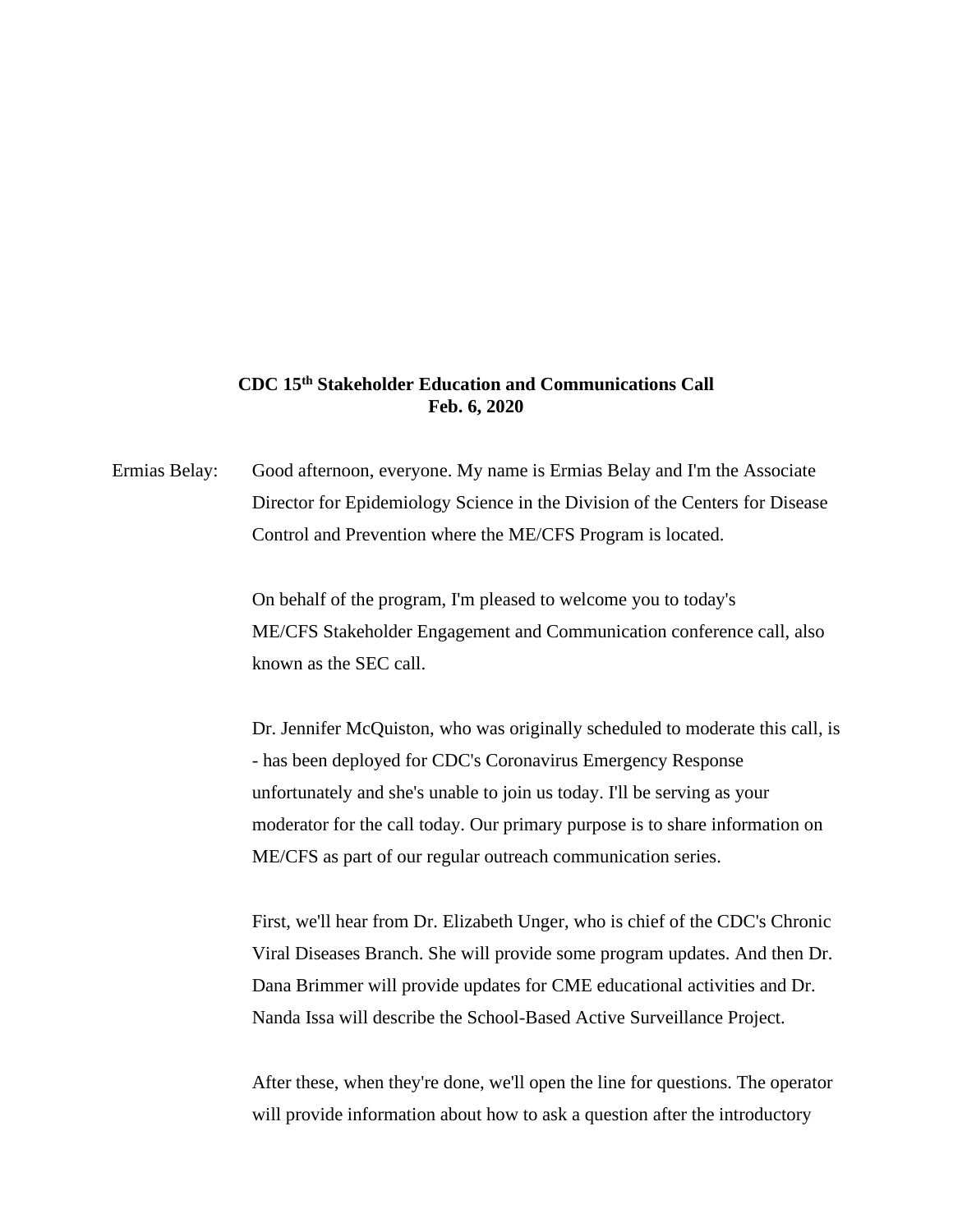remarks.

Before we start, I would like to read a disclaimer and the disclaimer is, these calls are open to the public. Please exercise discretion on sensitive content and material, as confidentiality during this call or items submitted via email cannot be guaranteed.

Today's call will be recorded, and transcripts will be available - at a later date on the CDC Web site. I would now like to ask Dr. Elizabeth Unger to provide her introductory remarks. Dr. Unger?

Elizabeth Unger: Thank you very much, Dr. Belay, and welcome all to our 15th Stakeholder Engagement and Communication call, CDC's forum for regular communication with the ME/CFS community.

> In the room with me today are two additional members of the division leadership, Donovan Newton, Associate Director for Policy, and Christine Pearson, Associate Director for Communications. In addition, we have Dr. Sally Lin, Team Lead for the ME/CFS Program and two new staff members that I'd like to introduce.

First, is Dr. Jeanne Bertolli, who joined the Chronic Viral Diseases Branch in October as Deputy Chief of the branch. In this capacity, she's serving as senior advisor for all of the branch's programs including ME/CFS. Dr. Bertolli has a doctorate in epidemiology and has worked at CDC for over 20 years, most recently in the Division of Human Development and Disability as Associate Director for Science. Her broad public health experience and knowledge of CDC will greatly benefit our work in ME/CFS.

Next, I'd like to introduce Dr. Anindita "Nanda" Issa. Dr. Issa is a physician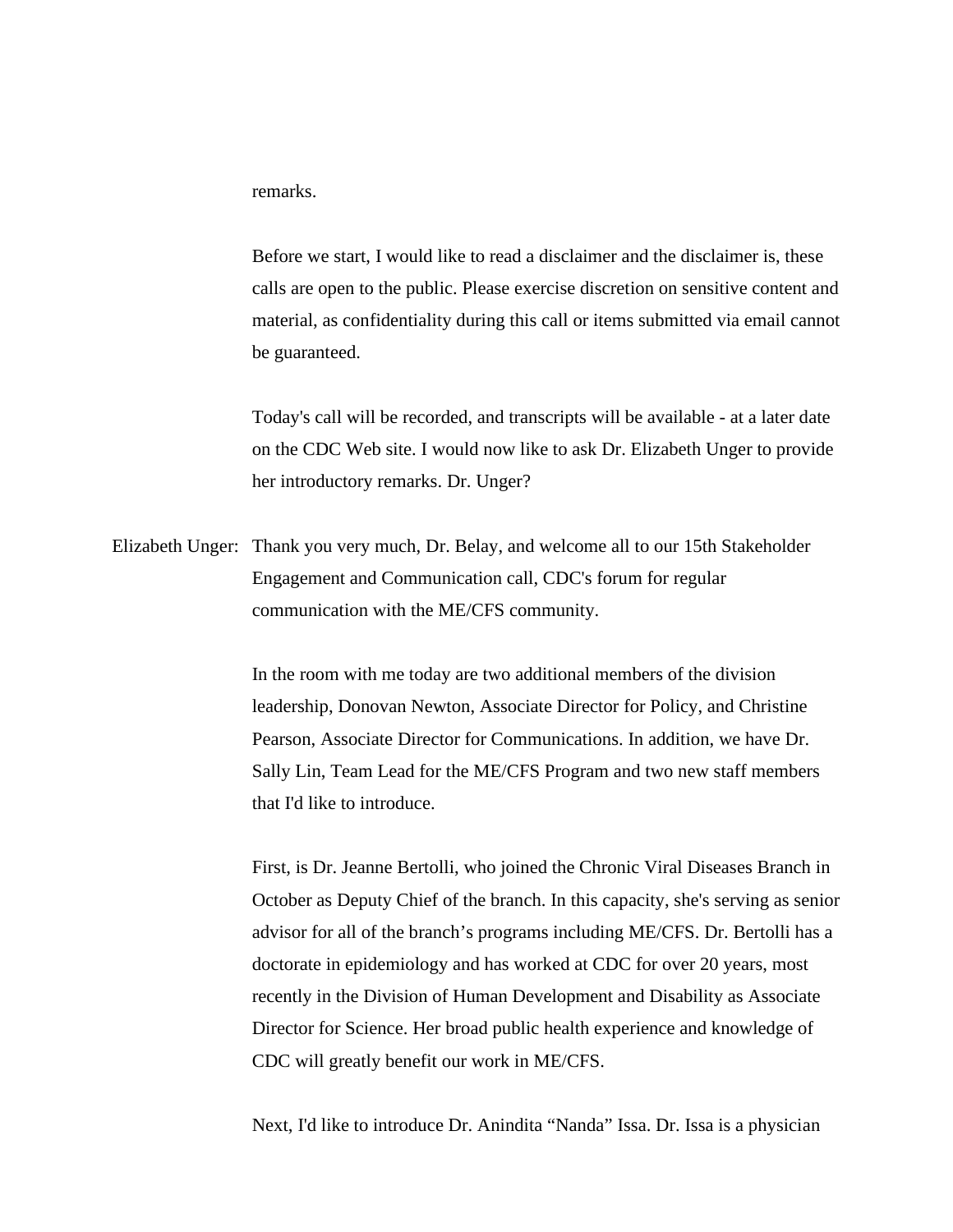who joined the ME/CFS program in June. Prior to joining our program, Dr. Issa served in the CDC Epidemic Intelligence Service and completed fellowships in preventive medicine and epidemiology.

We also have a guest joining us, Dr. Renee Calanan. Dr. Calanan is the health equity coordinator for the National Center for Emerging and Zoonotic Infectious Diseases, the center where the ME/CFS Program is held at CDC. Dr. Calanan began her service in the Commissioned Corps of the U.S. Public Health Service in 2007 and joined the center in July 2019. In her position as health equity coordinator, Dr. Calanan is a consultant for the ME/CFS Program on addressing the stigma and health disparities that affect ME/CFS patients.

Today's call will be different from our previous calls. On past calls, while we've provided an opportunity for questions from participants, these questions came through email.

We understand that many would prefer to have a chance to ask questions directly, so we worked with the CDC leadership to identify a method to allow callers to ask a question and hear an answer directly. To allow more time for this new feature, we will have brief updates on some of CDC's activities, but will not have an external expert speaking.

We look forward to bringing back guest speakers for future calls. As a reminder, if you have suggestions for speakers and/or topics for future calls, please send them to the SEC call email. That is MECFSSEC@cdc.gov. This is also the address used if you'd like to be added to the listserv with the email notifications about upcoming calls.

I should mention here to not email questions to this mailbox during today's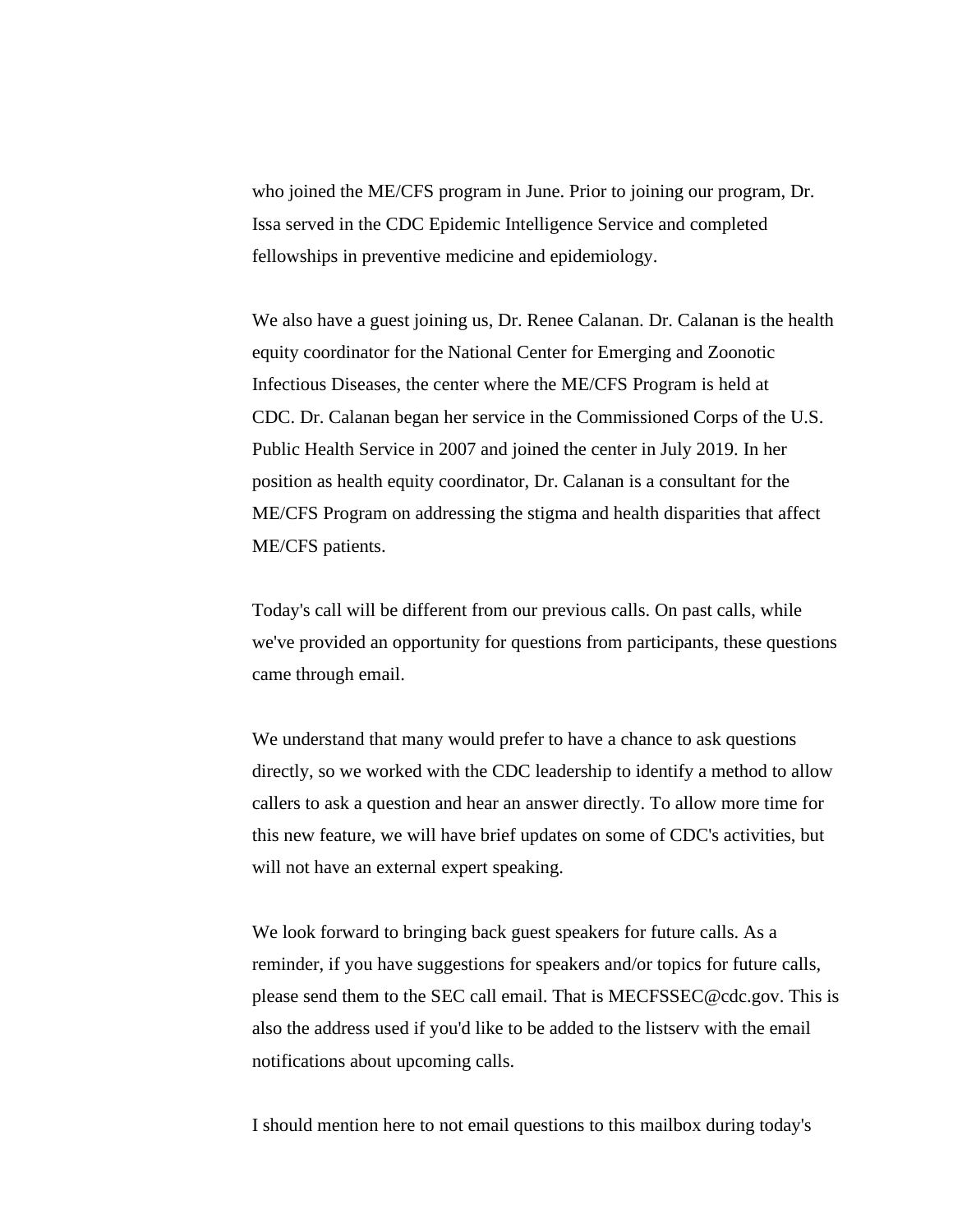call, but instead, follow the operator's instructions to ask a question when we get to that portion of the call.

Now, moving to updates on CDC's ME/CFS Program, I'll give a general overview followed by more focused information on our work with Medscape presented by Dr. Brimmer and the contract with the National Association of School Nurses given by Dr. Issa. I'd like to start by answering some frequent questions we received about the multi-site clinical assessment of ME/CFS study, also referred to as MCAM.

One is a basic question about why we did not specify a case definition and instead relied on study clinicians to enroll those who they considered to have ME/CFS. We took this approach because each clinical investigator is a recognized ME/CFS expert, whose clinical judgment is reliable.

Getting data about the ME/CFS population in seven experts clinics provides important information to refine the case definition health providers use to recognize ME/CFS in their patients. We shared preliminary baseline data with the Institute of Medicine committee and this data informed their ME/CFS clinical case definition.

We are extremely appreciative of the dedication of the clinical experts, their staff and their patients. While somewhat intangible, the collegial working relationship we established has been one of the most beneficial to our program. Our clinician collaborators continue to be a valued source for information and advice.

The next most frequently asked question is about the pediatric/adolescent component of MCAM. Enrollment of children and adolescents with ME/CFS and similarly aged healthy people was slow initially as the original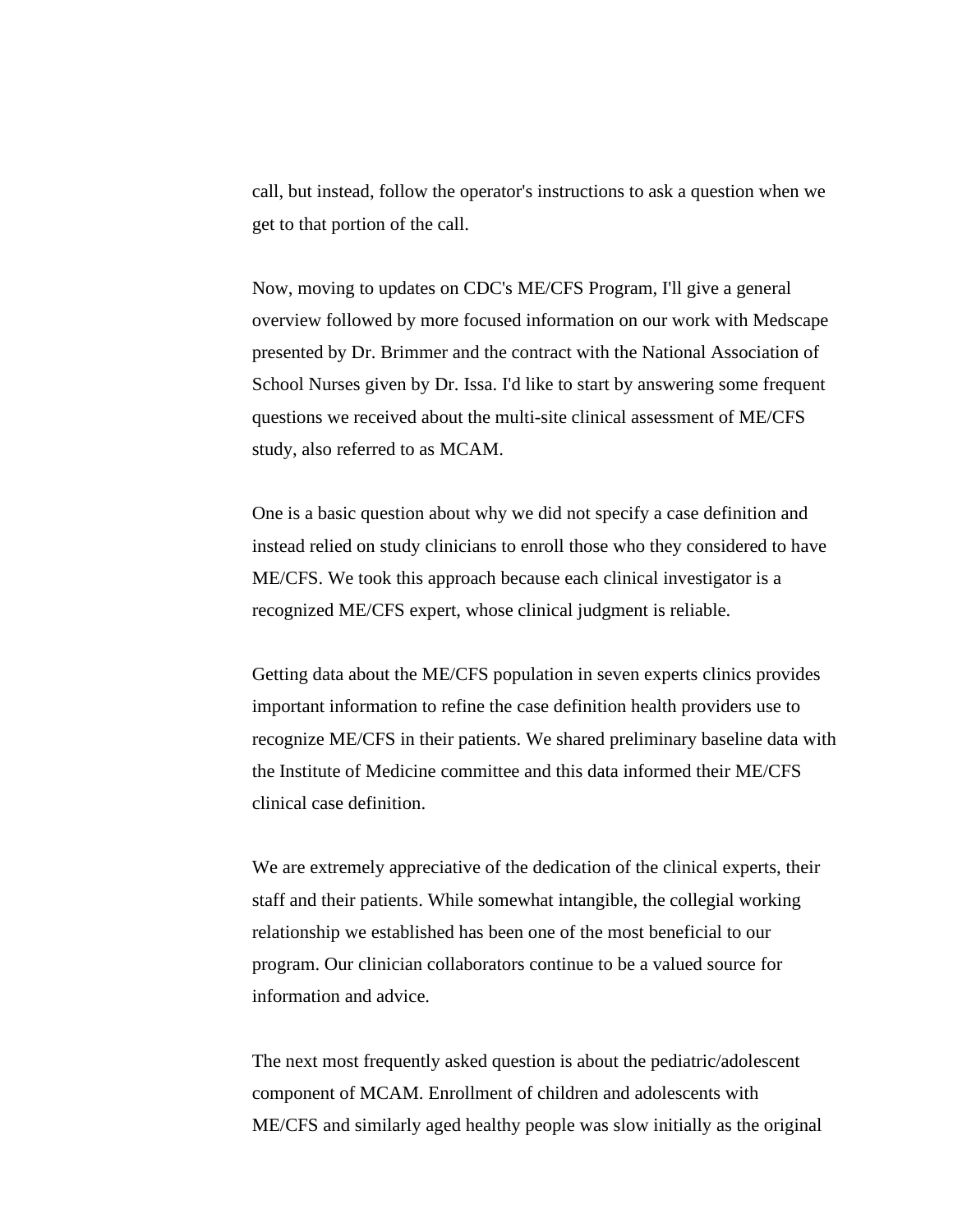MCAM clinics primarily served adults. Therefore, we began working with additional clinics in 2019 to boost the pediatric enrollment.

We are now in full swing with current enrollment of 200 participants, 105 with ME/CFS and 125 healthy controls. Baseline information is completed for about - for 140, and 20 have completed a one-year follow-up. The study protocol includes data collection at enrollment and follow-up data to be collected for two more years.

The clinicians that have contributed to pediatric data collection are: Drs. Lucinda Bateman from the Bateman Horne Center, Utah, Nancy Klimas, Institute for Neuro-Immune Medicine, Florida, Andy Kogelnik, Open Medicine Clinic, California, Patricia DeLaMora, Weill Cornell Medicine, New York, and Amy Smith, Nurse Practitioner, Open Medicine Institute, California.

Contract for expanded pediatric enrollment was enrolled - was awarded to Eagle Global Scientific, which is partnering with Open Medicine Institute as a subcontractor. Eagle and Open Medicine have been working to increase study recruitment of both patients and clinicians and they reached out to Solve ME/CFS to announce this study. This promotion of study recruitment has led to numerous inquiries and will potentially increase the enrollment and completion rate.

Finally, the third most asked question is about when more MCAM publications will be coming. First, I'd like to update you on our most recent publication, just in case you missed it. In 2019, we published data on the validity of the PROMIS Fatigue short form to measure fatigue experienced by people with ME/CFS in the Journal Quality of Life Research. This publication titled, "Psychometric Properties of the PROMIS Fatigue Short Form 7A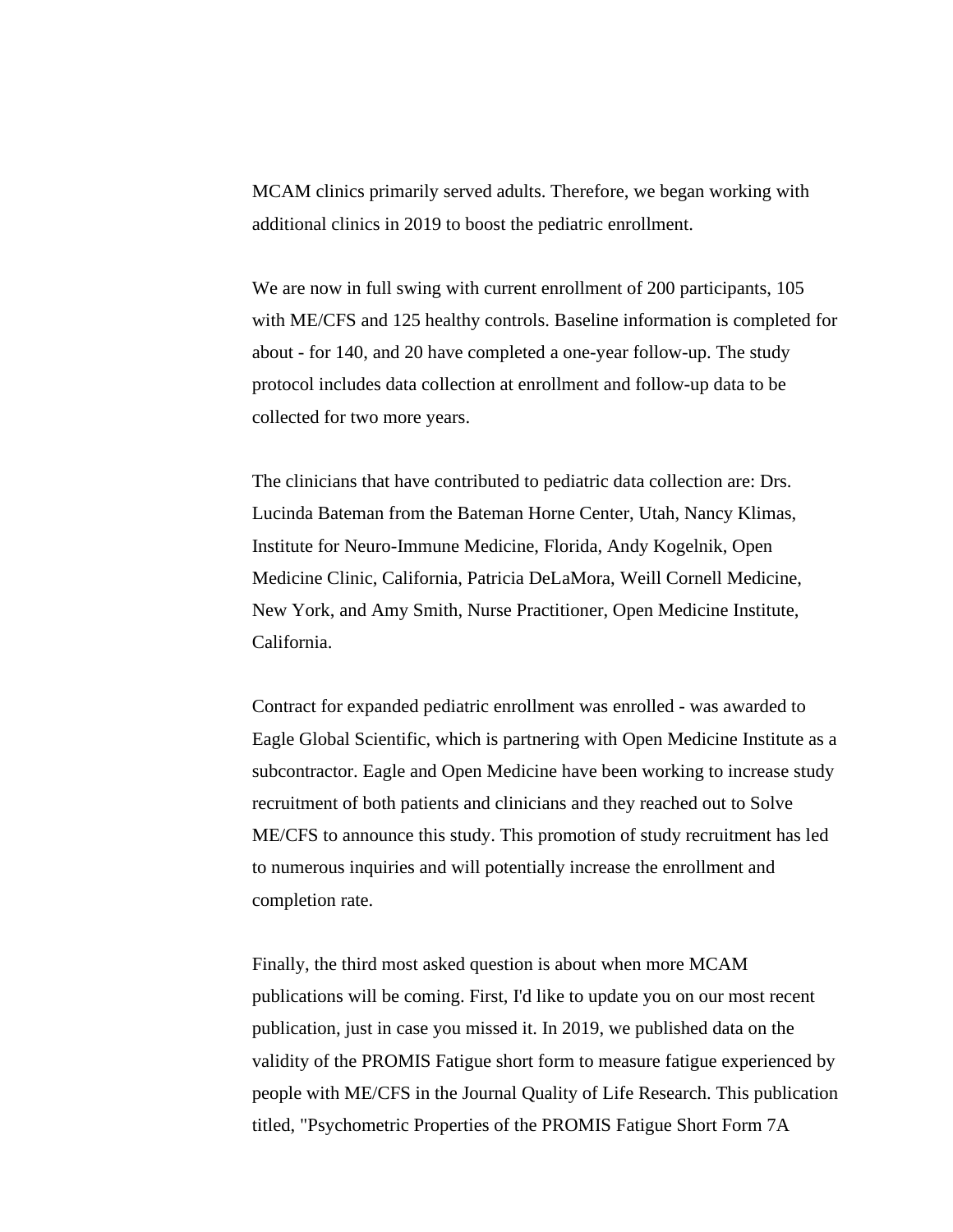Among Adults with ME/CFS" is an important step towards establishing PROMIS Fatigue as an acceptable outcome measure for ME/CFS treatment trials.

Our American Institute for Research colleagues are preparing to submit PROMIS Fatigue through FDA's Clinical Outcome Assessment Qualification Program. The FDA has said previously that a lack of validated tools like this one is a major factor that keeps drug developers from entering this field and wanting to try to develop a treatment.

So we're excited to be advancing the science in this area. We will also continue to collaborate with subject matter experts in PROMIS at AIR, at the American Institute for Research, to validate PROMIS sleep and pain measures used in the MCAM study. We started data collection for MCAM in 2012 and the study design allowed for enrollment of new patients through April 2019.

We are still finishing finalizing data entry and cleaning for many of the analyses. Specifically, we've been working with subject matter experts in exercise, neurocognition and neurology on developing manuscripts in those areas. We have planned three manuscripts based on analyses of exercise testing, cognition testing and NASA lean test data.

While we work on finalizing the manuscripts and getting CDC clearance for submission to peer-reviewed journals, we plan to share our preliminary results at the IACFS/ME (International Association for Chronic Fatigue Syndrome/Myalgic Encephalomyelitis) Conference in June at University in New York.

We have plans for additional publications that will examine illness heterogeneity, methods for assessing natural killer cell function and natural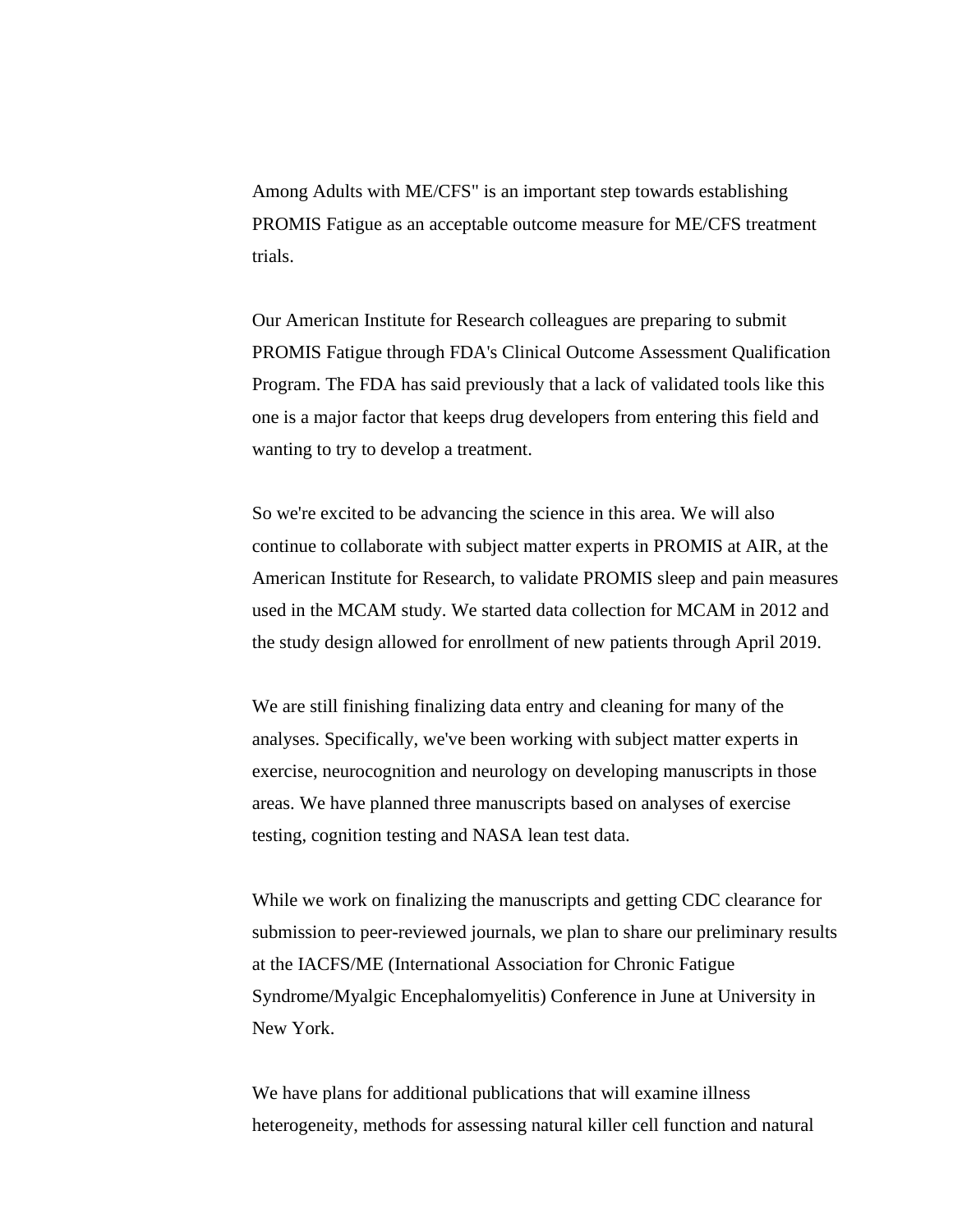language processing for automatic extraction of data such as medications that are entered as free text in our study instruments. We thank you for your patience and support during this data collection period.

Now, I'd like to ask Dr. Dana Brimmer to provide an update on our medical educational activities with Medscape. Dr. Brimmer will be familiar to many of you as she's been a contractor with our program for many years and has been the facilitator for our prior calls since these began in 2012. She's an experienced health educator and has been guiding our collaboration with Medscape. Dr. Brimmer?

Dana Brimmer: Thank you, Dr. Unger. The CDC ME/CFS Program has partnered with Medscape to provide Continuing Medical Education, known as CME, to physicians, nurses and other health care providers in the United States. Medscape is the largest provider of CME in the world and has the largest position in health care provider audience.

> Practicing physicians and nurses turn to Medscape as a trusted source for current medical information and education. CME courses help to raise awareness, increase knowledge and Medscape research has shown that, when physicians participate in continuing the medical education, they're more likely to make evidence-based clinical choices.

We have three different types of continuing medical education courses that were developed in partnership with Medscape. All of the courses can be accessed by either a computer desktop or a mobile device.

The first one is a roundtable spotlight and features ME/CFS clinicians Lucinda Bateman, Natalie Azar, Nancy Klimas and Jose Montoya. The course is called "Diagnosing Myalgic Encephalomyelitis/Chronic Fatigue Syndrome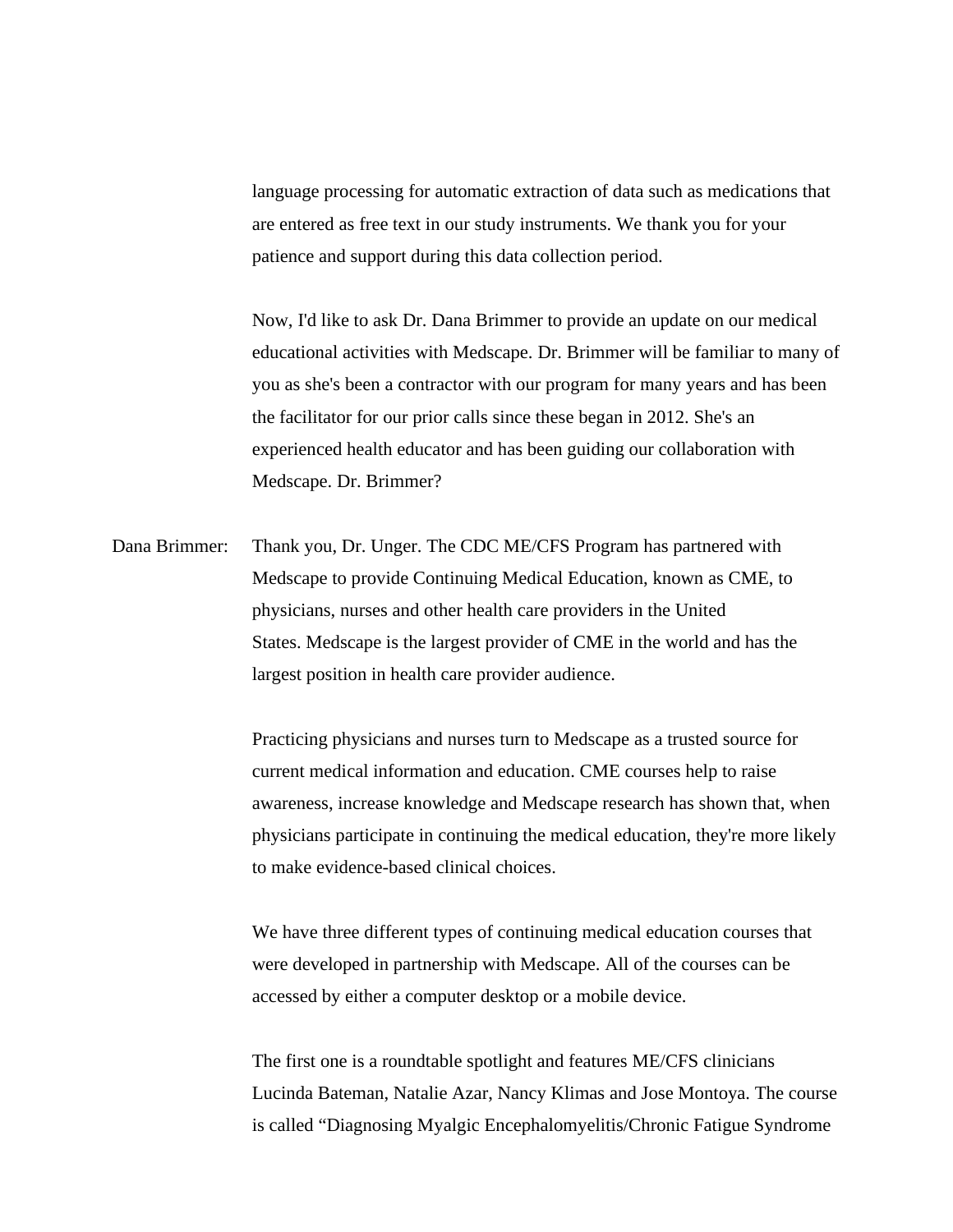- The Experts Weigh In" and it was posted on February 25th, 2019. While it was originally accredited for one year, we're currently working with Medscape to recertify this course for another year.

As of December 31st, 2019, there has been 7,713 learners and over 2,700 test takers. Learners are people who take part in the activity, but may not complete the test for credit; whereas test takers take part in the activity and then complete the testing process to earn the CME certificate.

Of the learners, 44 percent were physicians, 37 percent were nurses and 19 percent were other types of health care providers. The numbers for the ME/CFS course are like other Medscape learners and test takers who complete CME courses offered by CDC on topics such as HIV, cancer and immunizations.

We have received some wonderful feedback from learners who took the course and I want to read a selection of comments. One nurse said, "Fabulous CME! Very useful to educate health care professionals in identifying and diagnosing patients with ME/CFS." A nurse practitioner remarked, "I will be more aware of thinking of this diagnosis in my patient group." And a physician commented, "One of the best 30-minute CMEs on Medscape. Very informative. I was ignorant of this topic."

The learners also suggested some topics they would like to learn more about, including medication management, comorbidity such as sleep disorders and depression, and POTS, Postural Orthostatic Tachycardia Syndrome.

The second course started on January 15th, 2020, and is accredited for one year. This CME is called a Clinical Practice Assessment, or CPA, and Dr. Nancy Klimas served as the expert author. The title of the CPA course is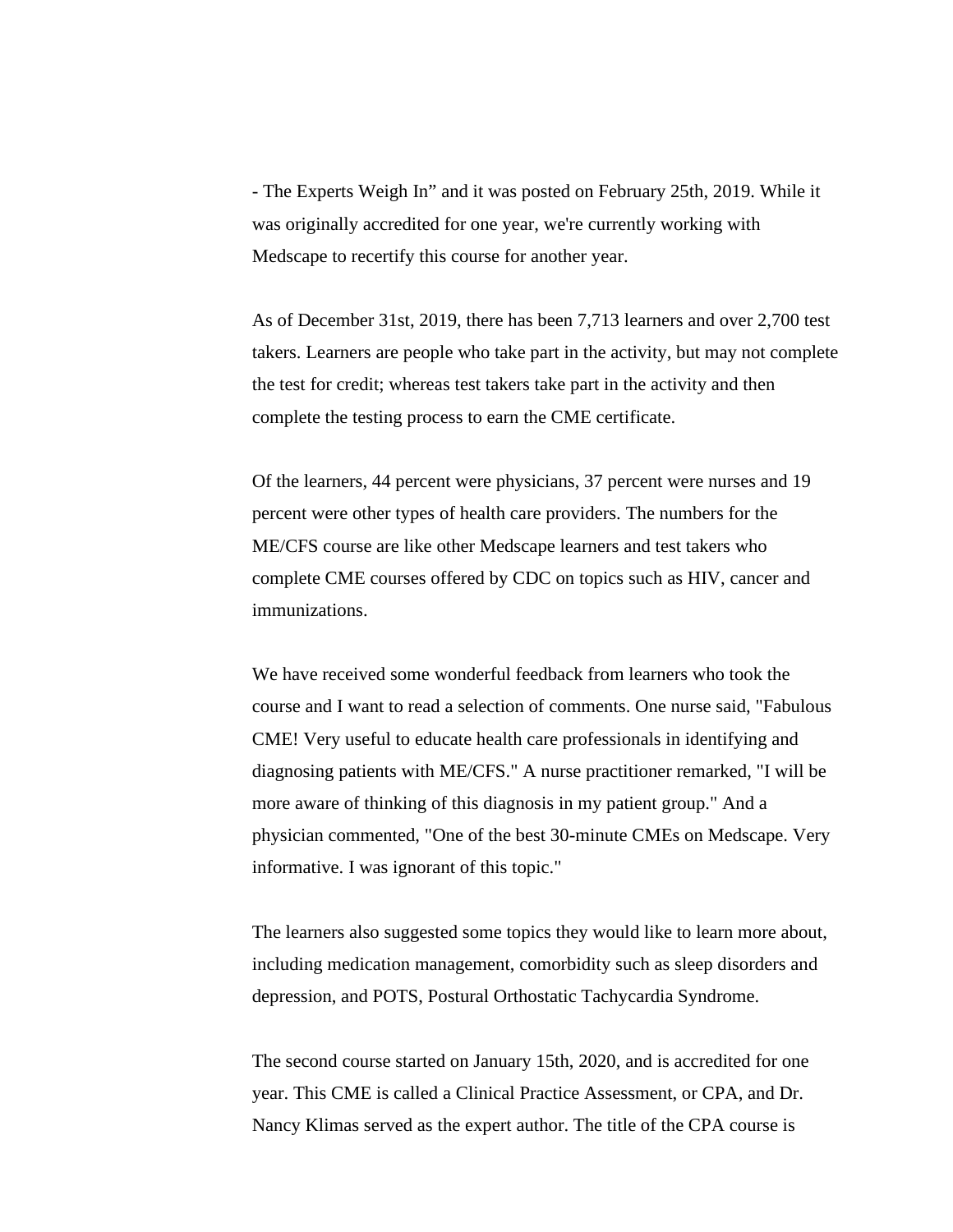"ME/CFS: Test Your Strengths and Gaps in Knowledge." This course is intended for primary care physicians, pediatricians and other clinicians who manage patients with ME/CFS. The Medscape team also worked with Dr. Klimas to incorporate suggested topic areas from the learners of the spotlight course.

In this educational activity, the learner takes a self-assessment test to establish baseline knowledge. Then the learner is taken through a 20-question casebased clinical learning module. It provides examples of clinical cases that practicing providers may encounter. Through this course -- skills, attitudes and knowledge are learned. In the two weeks since the course has launched, we have had 2,766 learners with 615 certificates issued and about 150 credits earned.

For our third Medscape CME, Dr. Steven Gluckman, in collaboration with the Medscape team, developed a course called, "ME/CFS: A Case-Based Learning Module." It is designed to increase clinicians' ability to diagnose and manage patients with ME/CFS.

This CME activity takes the form of a "test and teach" unit and is based on two ME/CFS patient case scenarios. A test and teach course challenges the learner to apply clinical data and evidence-based recommendations to test for knowledge. The CDC ME/CFS program is in the final stages of approval for this course and it will be posted on Medscape as soon as possible.

Now, I'd like to turn the call over to our next speaker, Dr. Nanda Issa, Medical Officer with the ME/CFS Program.

Nanda Issa: Thank you, Dr. Brimmer and welcome all. I want to start by pointing out how people generally tend to think of ME/CFS as an illness that affects adults, but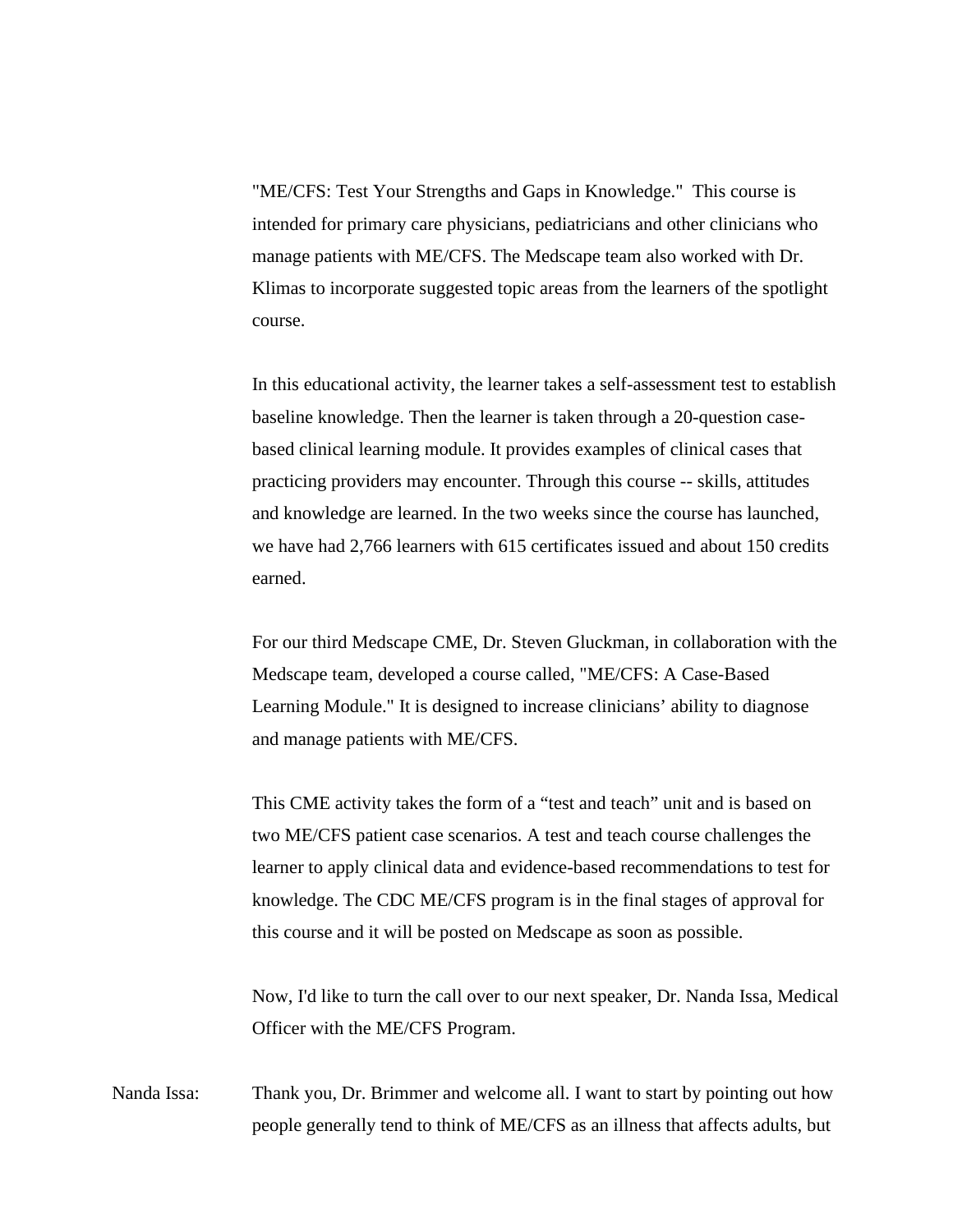children – both adolescents and younger children – suffer from ME/CFS too. While each child with ME/CFS has a different experience, the illness has been known to impact children's school attendance, relationships with peers, ability to participate in social activities and complete assignments and their overall quality of life.

Currently, there are only a handful of studies that estimate the number of children affected by ME/CFS and these estimates do vary. The assumption is that all children with ME/CFS have been diagnosed, which is not likely the case. In order to plan appropriately for children's health care needs, we need to know how many children are affected by the illness.

We recognize the importance of engaging parents and guardians, as well as health care and education professionals in providing care for a child with ME/CFS. Within the educational sector, school nurses play a vital role in student health, serving as a bridge between the educational and medical parts of a child's life, particularly for a child with a chronic illness like ME/CFS.

School nurses are encouraged to participate in continuing education courses throughout their careers. This can involve learning about a variety of topics, including management of certain common chronic diseases like asthma or diabetes; however, ME/CFS in children has not been a continuing education topic for school nurses at the national level.

Covering pediatric ME/CFS as an educational topic for school nurses could raise awareness of the illness and provide guidance on how to identify students with ME/CFS symptoms. Nurses can help students manage the illness and be successful in school. In many school districts, school nurses already monitor how many students have certain chronic conditions like asthma, diabetes and seizure disorders. Adding ME/CFS to the list of chronic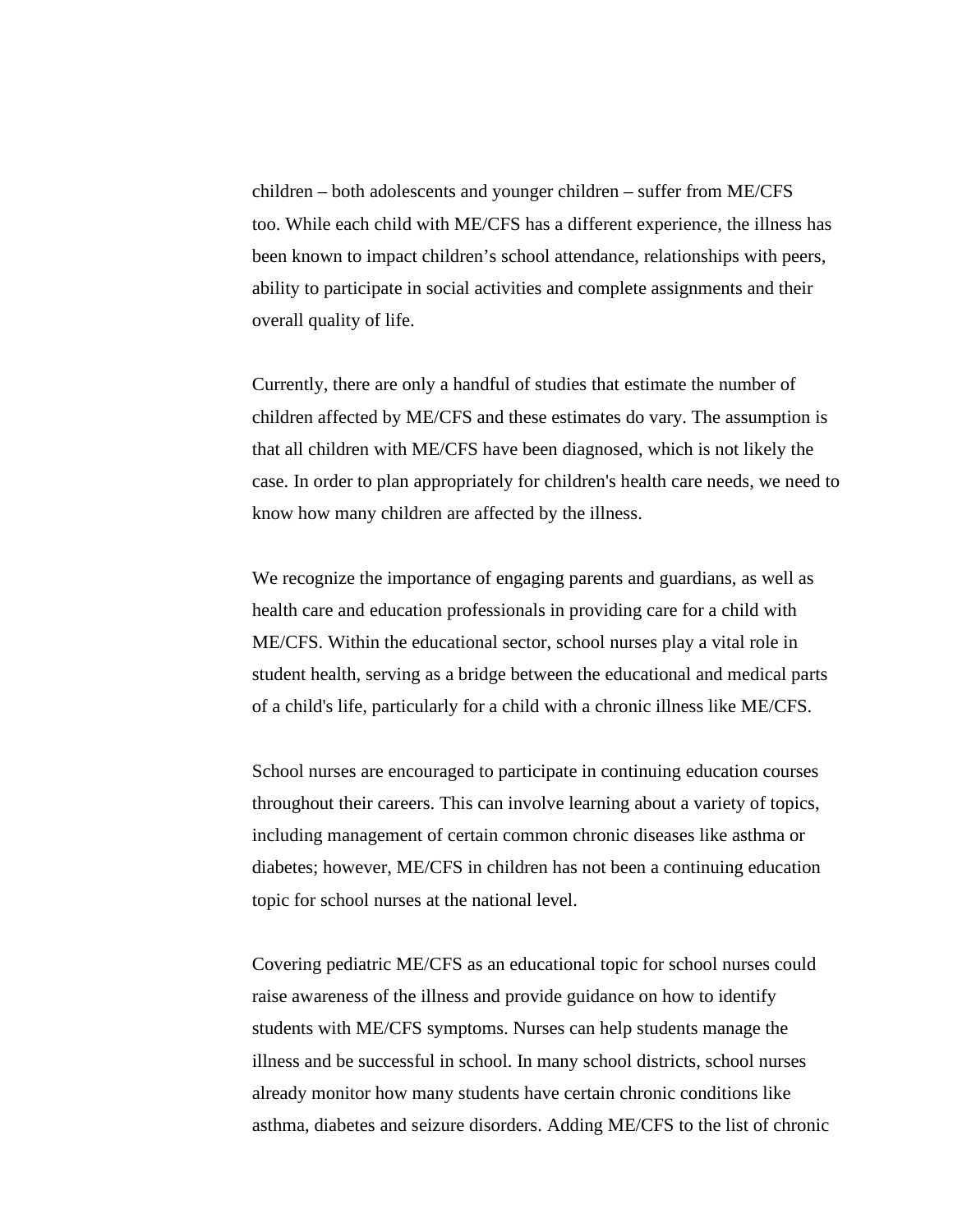conditions that school nurses already track could provide a more accurate picture of how many children have ME/CFS and could, in the process, educate more school nursing professionals about ME/CFS.

Considering school nurses' roles, responsibilities and needs in September of 2018, the ME/CFS Program at CDC awarded the National Association of School Nurses a three-year contract. I may refer to the National Association of School Nurses as NASN throughout this update.

The project goals are, first, to support school nurses from six school districts in conducting active surveillance for ME/CFS by identifying, documenting, and following school children with ME/CFS symptoms and, second, to provide education and training to school nurses nationally on ME/CFS, chronic condition management and data collection and reporting.

As part of this contract, in-person trainings are available to school nurses in the six pilot districts and the school nurses in NASN's state affiliate chapters, while online training opportunities are open to school nurses across the nation and the general public.

NASN is known well for its role in leading school health initiatives and have been developing projects to track student health prior to this contract with CDC. We expect this active school surveillance pilot will tell us whether working with school nurses can help track ME/CFS in school children and whether such an effort would be feasible on a larger scale in the U.S.

School nurses involved in this pilot are from six different school districts across four states, namely Florida, Massachusetts, Michigan and Utah. NASN chose these sites because clinicians who are experienced in seeing patients with ME/CFS work in these states.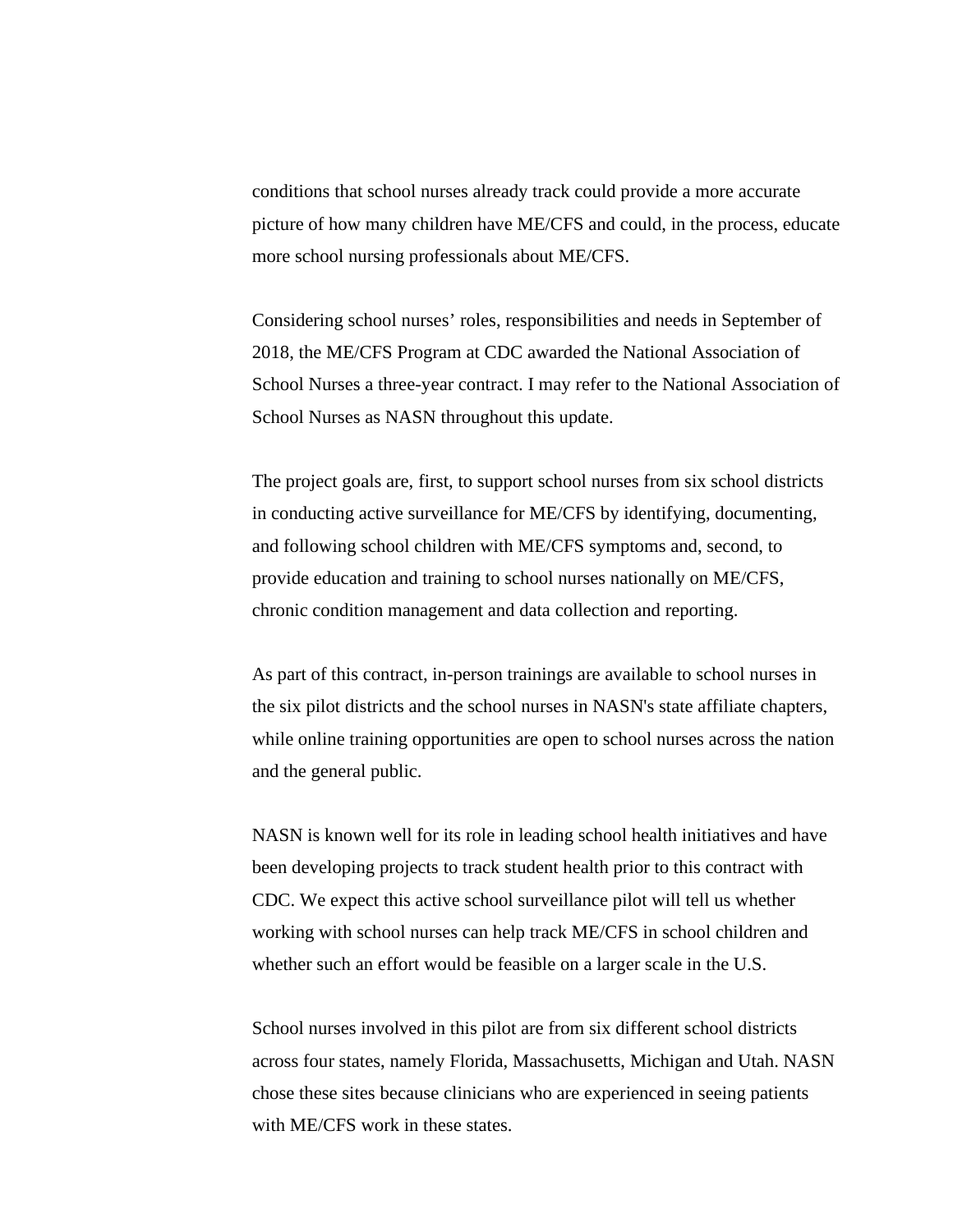The school nurses will conduct surveillance by tracking students who are chronically absent or have withdrawn from school, document how many of those students are absent or withdrawn for health reasons and categorize the health reasons as a diagnosed illness or undiagnosed symptoms.

If the symptoms include those seen in ME/CFS, the school nurses will contact the student's parents or guardians and refer the student to a provider who is experienced in caring for patients with ME/CFS. The school nurses in this pilot so far have entered data from the first several months of the 2019/2020 school year.

As the active surveillance pilot continues, focus groups and interviews will be held with the school nurses to gain further insight into their experiences with the trainings and active surveillance process. Their evaluations will inform a manual and a multimedia toolkit that could, in the future, provide a foundation for expanding the project.

The training NASN is providing as part of the CDC contract will help prepare the way for expansion of the active surveillance process to additional school districts if indicated by evaluation results.

To date, NASN has provided training to school nurses across the U.S. at state, district and local levels through various methods including in-person presentations at national conferences, train the trainer, and online webinars on topics like chronic condition management and data collection.

One of the continuing education sessions titled, "Myalgic Encephalomyelitis/ Chronic Fatigue Syndrome, School Nurses Can Improve Outcomes" was presented at the National Association of School Nurses 2019 Annual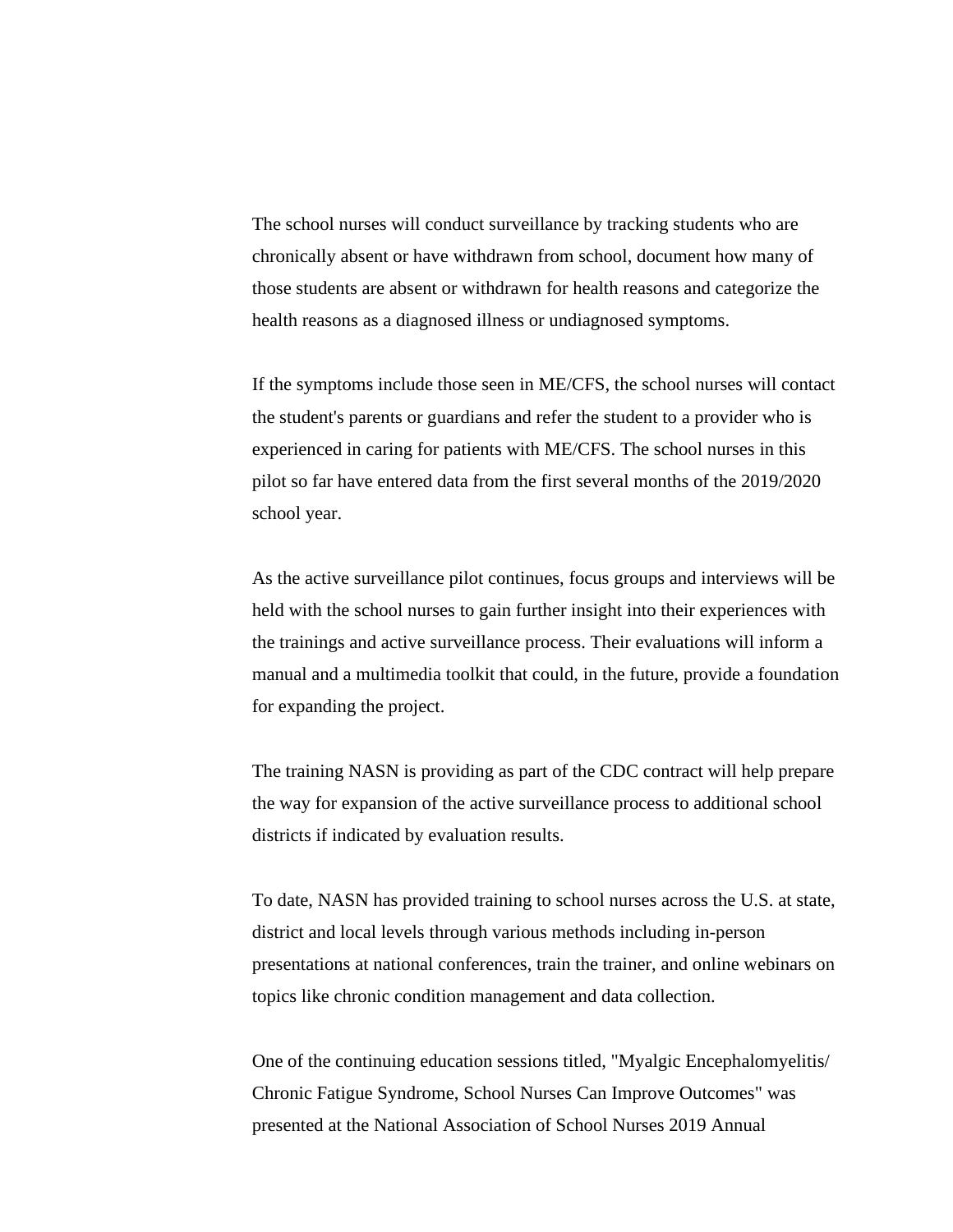Conference in Denver, Colorado, by Dr. Kenneth Friedman, Dr. Faith Newton, Beth Mattey and Michael Newton.

It has since been launched on NASN's online learning center platform and promoted in their online listings. This session is available free of charge to all, regardless of membership status with the National Association of School Nurses. NASN has promoted the education session through their weekly digest, an electronic publication that goes to 50,000 subscribers and through a flyer for parent and advocacy groups to use to promote this session within their networks.

As of December 16th, 2019, 312 individuals had completed this course. This concludes my update. Thank you for your attention and participation. At this point, I would like to turn the call over to our Associate Director for Epidemiological Science, Dr. Belay, to moderate the call.

Ermias Belay: Thank you, Dr. Issa. We'll now move on to the question session. In the interest of time and to give others a fair chance, please try to keep your questions as brief as possible. Katrina, over to you.

- Coordinator: Thank you. If you would like to ask a question or submit a comment, please press Star 1 on your phone, record your name and your line will be open. Thank you. So far, our first question we have Afton Hall. Your line is now open.
- Afton Hall: Thank you. I have had ME/CFS since March 6th of 2016. I've spent four days comprising this question because it's so difficult to proceed, so I apologize for my slow speech.

I'm wondering if the CDC can help physicians and patients on the Web site by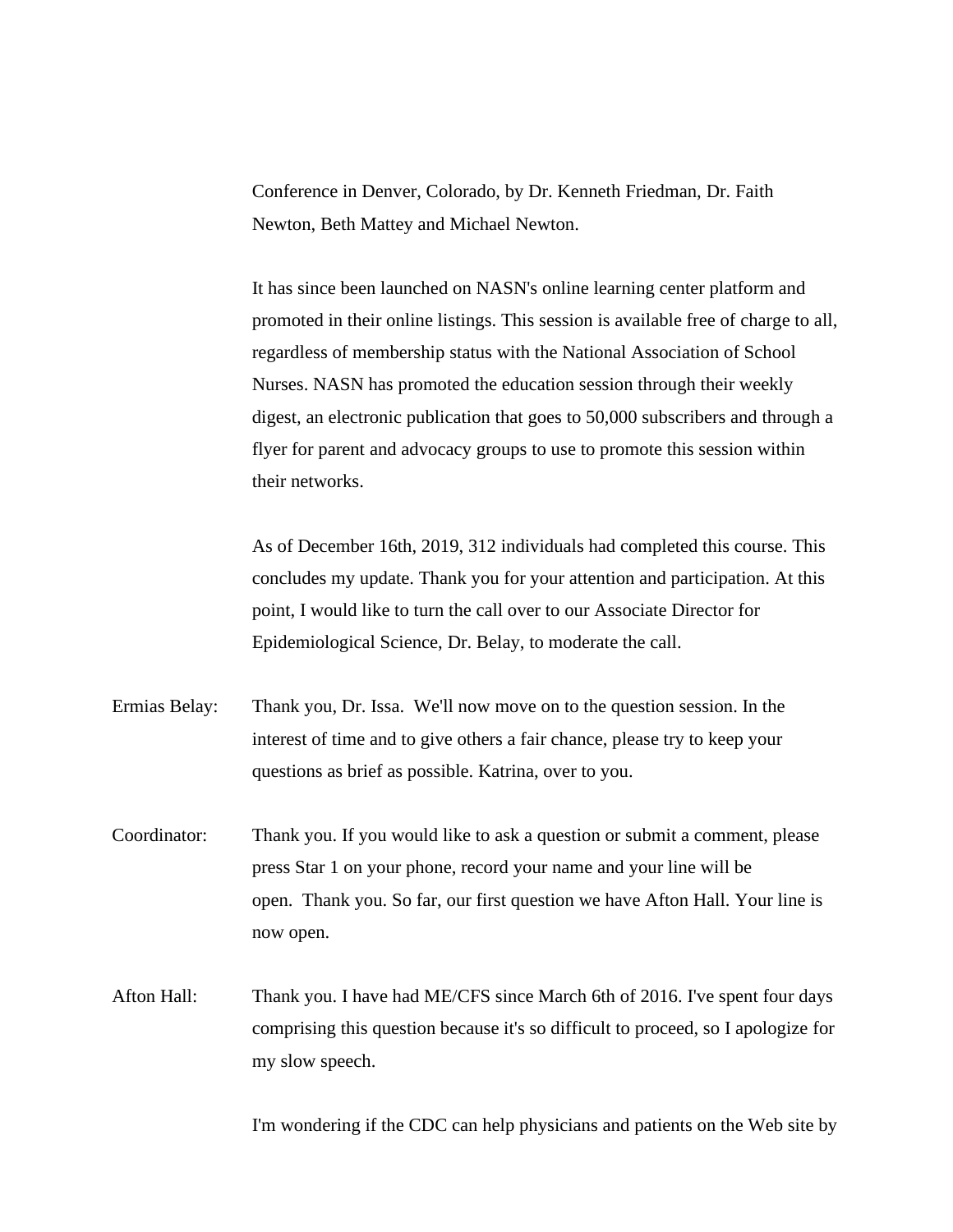somewhere prominently displaying the ICD-10-CM codes for ME, PVFS and ME/CFS. The ICD-10 code, G93.3, reads, "Post-viral fatigue syndrome, myalgic encephalomyelitis." When the physician uses this code, it results in a monthly benefit 60 percent higher than the ones that is used, the ICD code of R53.82, which reads "chronic fatigue unspecified."

Because of a lack of knowledge on my physician's part, I am given less than \$500 a month because of my compromised situation. I'm not able to advocate for myself very adequately. I think that, if these codes were made more commonly available, that patients who are in my situation where we are having to educate our doctors by giving them these resources that they don't have the time and - often not even the inclination - to research, it would ease part of our burden in trying to maintain an adequate lifestyle.

And I'm wondering if the Social Security Administration has a representative that is invited to this conference also? The other thing, the concern I have, is that it is not listed - this illness is not listed in the compassionate allowance list, which would take our struggle to be approved for help from anywhere from 11 months to 2 years, would take it down to being able to apply the month -- at the 6-month mark of our illness where the diagnosis can finally be confirmed. We would then be allowed to apply at 6 months rather than at 11 months.

- Ermias Belay: Thank you, Mrs. Hall. So I will have Dr. Unger address some of your questions that you just raised.
- Elizabeth Unger: Yes, thank you. And I'm very sorry that you are faced with so many difficulties. The Social Security Administration does have special processes in place for addressing disability in ME/CFS. We have a link on our Web site that could get you to their resources.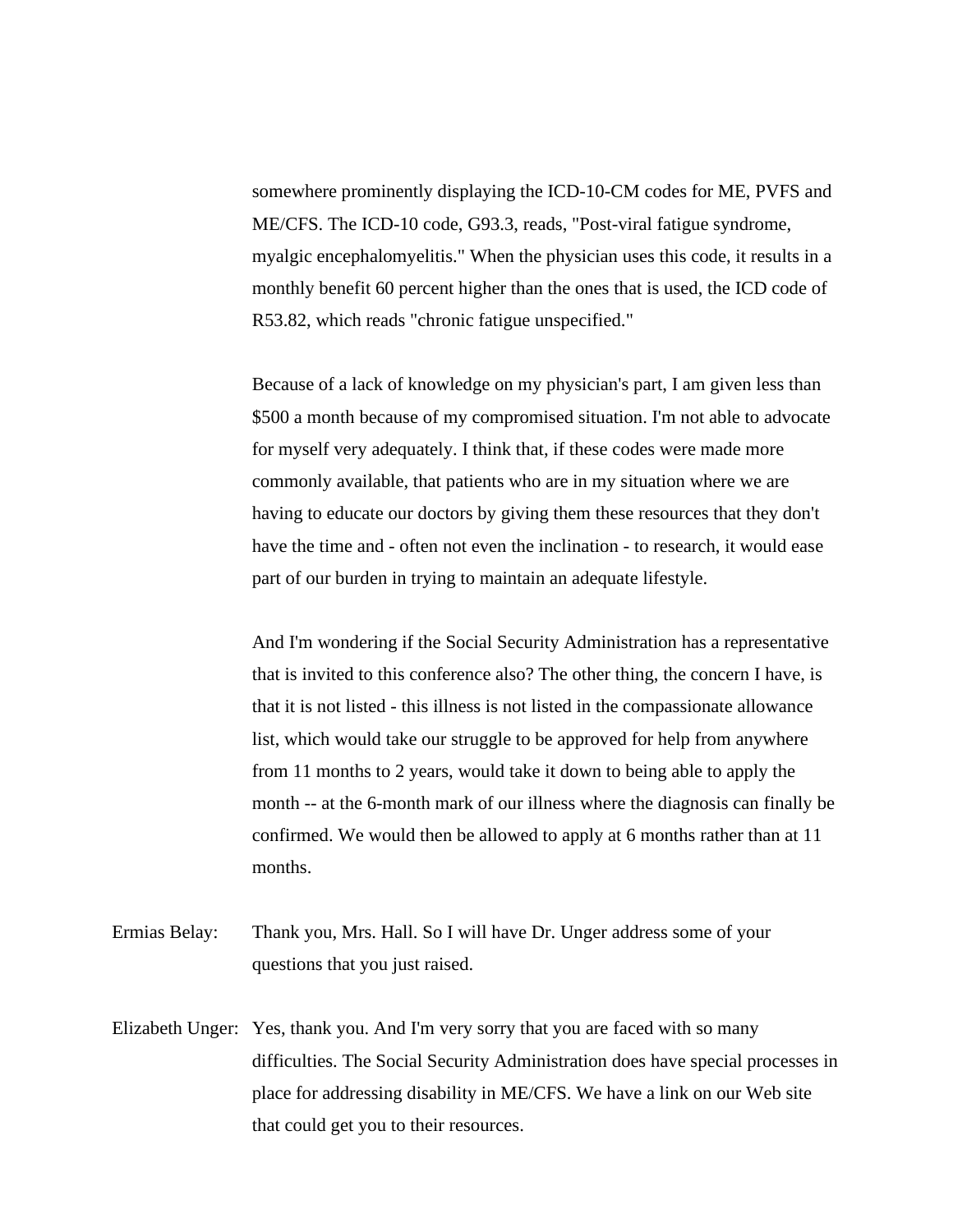We do not have a Social Security representative on this call, but we are working with NIH and to rearrange a process where we could reconvene interagency communication because we agree with you that it's best for the agencies to speak together.

The issue of ICD coding is very complicated and the part of CDC that deals with coding is a different part from where we're located. It's the National Center for Health Statistics. And we had proposed language for our Web site that actually provided ICD codes and they said that it was not possible for us to give coding guidance, that coding was supposed to be entirely left to the physicians – that would be considered guiding too much.

So we're kind of left with where it's at and we are in dialogue with NCHS. They've explained that changes in coding really come from initiatives that are started in the professional medical organizations and that would be the way to probably get the best traction on this issue.

And the other comment that the coding group always says is that the ICD codes were not intended to be used for insurance or reimbursement or anything like that. So it's unfortunate that we're kind of misusing the codes. The codes were really only to track health and I'm sorry for the difficulty that this has made for you.

Ermias Belay: Katrina, next question.

Coordinator: Our next question comes from Denise Lopez. Your line is now open.

Denise Lopez: Thank you. Good afternoon. I'm sure you're aware that there was a recent article published by Lenny Jason and his group on pediatric epidemiology in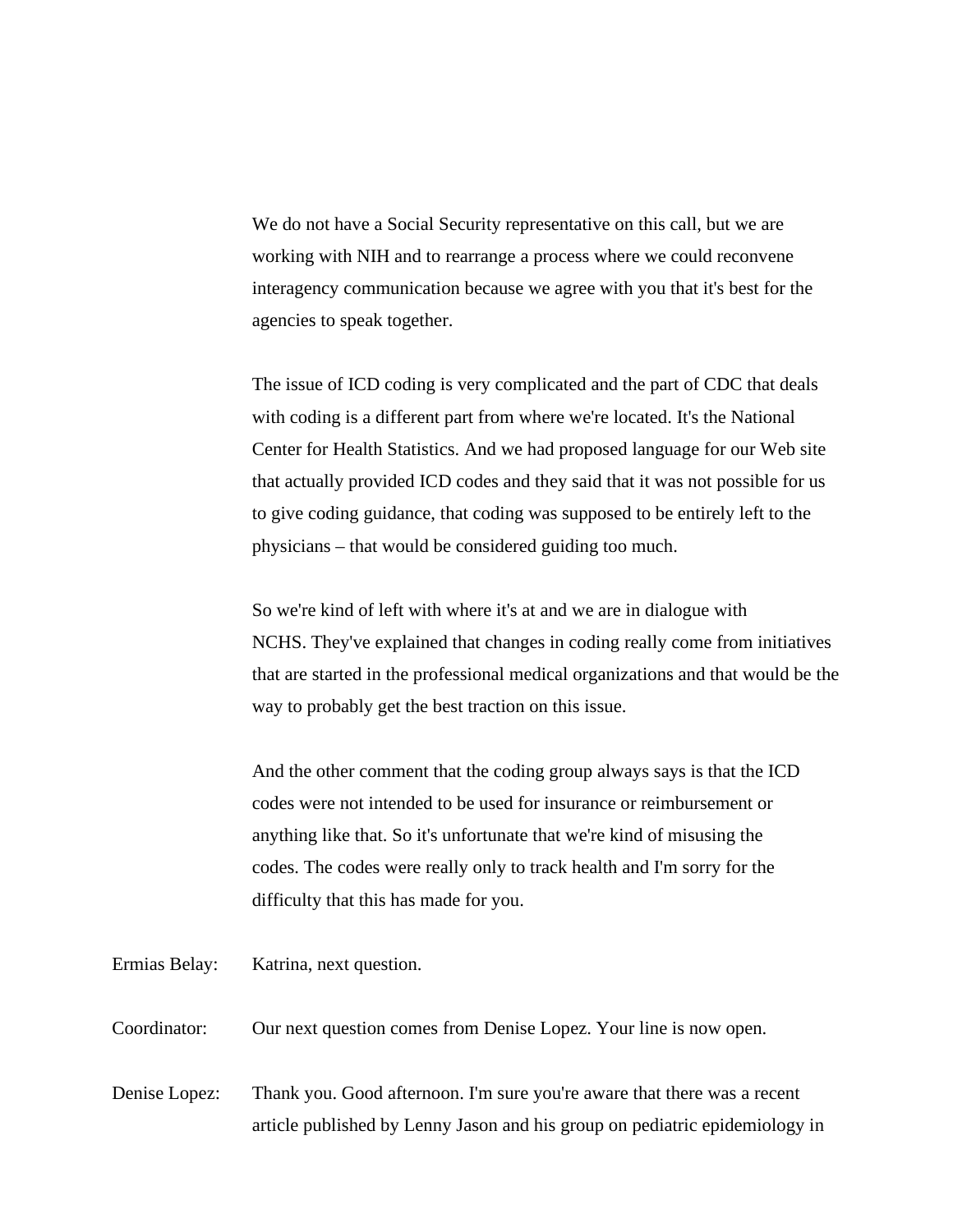which they reported that only 5 percent of 5- to 17-year-olds had previously been diagnosed with ME/CFS by a doctor -- the rate similar to that in adults.

The question that I have is two-part, but let me preface it with CDC's current epidemiological efforts, however, only rely on either studies in tertiary clinics or a previous medical diagnosis of CFS. Both of these methods though are known to introduce bias and result in small epidemiological findings.

So now, my questions. How does CDC intend to address the bias and risk inherent in its current strategy and why hasn't CDC undertaken a proper epidemiological study in adults using the community-based random sample and medical confirmation of diagnosis with specific and well-defined criteria? Thank you.

Ermias Belay: Thank you, Ms. Lopez. Dr. Unger will address this question for you.

Elizabeth Unger: Yes, thank you very much. Yes, we are aware of Dr. Jason's publication and it's good that more people are looking at this illness.

> Our epidemiologic approach uses a variety of methods and Dr. Issa just explained that the approach that we're taking to use school nurses and that should substantially reduce the bias because the school population is more diverse and we won't be filtering them through any pre-conceived case definition.

And we -- our reliance on the experts will give - in the tertiary care settings will give a different view of the illness, but we feel that it's still a valid starting place and with an - no study is perfect. So, the most important thing is that when we present our findings, we explain the context and how it can be interpreted and the limits of interpretation.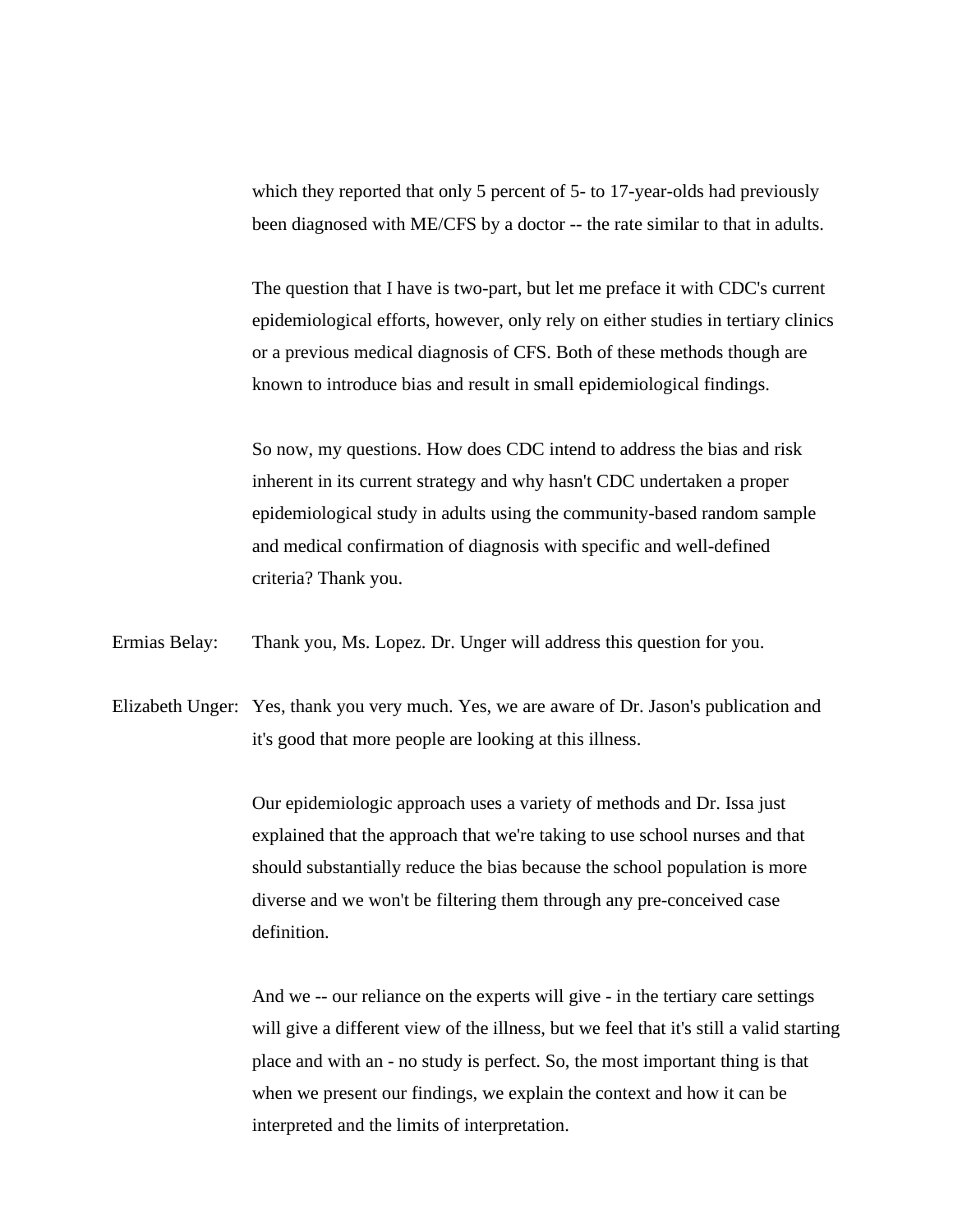We will continue to plan more studies. It's important to keep in mind for that we are working with the health care community to improve diagnosis so that questions of counting patients will be easier and better managed through routine - more routine surveillance approaches.

- Ermias Belay: Thank you, Dr. Unger. Katrina, the next question?
- Coordinator: Sure. Our next question comes from Liz Burlingame. Your line is now open.
- Liz Burlingame: Hello, Dr. Unger. It is well known that we have a serious clinical care crisis because of the rapidly shrinking pool of disease experts and the continued medical stigma and misinformation that harm patients every day. The CDC's current medical outreach efforts such as its CMEs, Web site and the single call you recently made to Mayo Clinic are not comprehensive or proactive enough to make a dent in this crisis.

I want you to please talk to us about the ways in which your outreach like your call to Mayo -- which we appreciate because we've been begging for that for years -- but a call like that isn't comprehensive enough. We need the CDC to take a proactive approach and reach out on a national level.

We also need the CDC to publicly disavow cognitive behavioral therapy and GET, which is Graded Exercise Therapy, which continues to harm patients. Can you please speak to the efforts you can - the way you can improve that crisis?

Elizabeth Unger: Okay. Thank you. We agree with you that there is a crisis and our NIH colleagues agree with you and we are all working to see how we can increase the pipeline of both researchers, young researchers, and clinicians that are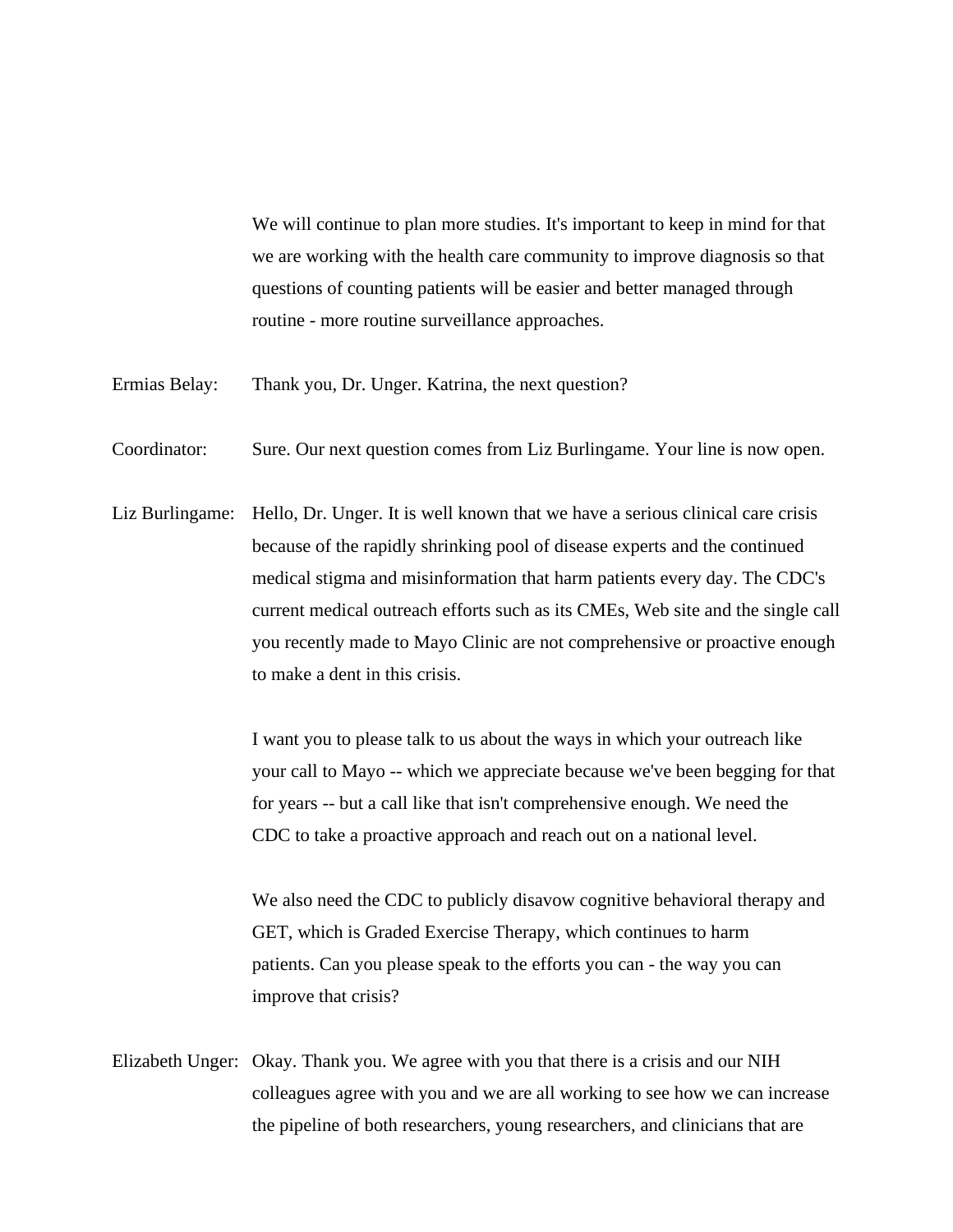interested and knowledgeable about this illness.

Our current outreach efforts are a start and we feel that the best way to amplify these is through partnerships and we are hoping to increase outreach by our - convening our roundtables where we enlist the interest of stakeholders of all types.

Ermias Belay: Thank you, Dr. Unger. Katrina, the next question, please.

Coordinator: Our next question is from Ben HsuBorger. Your line is now open.

Ben HsuBorger: Thank you. So, Dr. Unger, I have a question. At the beginning of this call you listed out several names that were involved in the pediatric MCAM study, but my - specifically I would like to know what are the names of the specific additional pediatricians, not just doctors, who have been recruited to the Open Medicine Clinic initiative to participate in the expanded pediatric MCAM study. Could you tell us what their affiliations are and their expertise in ME/CFS? Thank you.

Elizabeth Unger: To date, these are the names of the clinicians that we have. Some of them have pediatric patients in their study – in their clinic population – and they are accredited by medical organizations. Most of them are not primary pediatric ME/CFS specialists.

> As we indicated in our letter that you wrote asking about this, we have reached out to Dr. Peter Rowe, who's one of the most well-known clinicians, and he was unable to participate and we are - have been trying to reach out to other clinicians to get them involved.

And this is - we're doing - working with our contractor to get the very best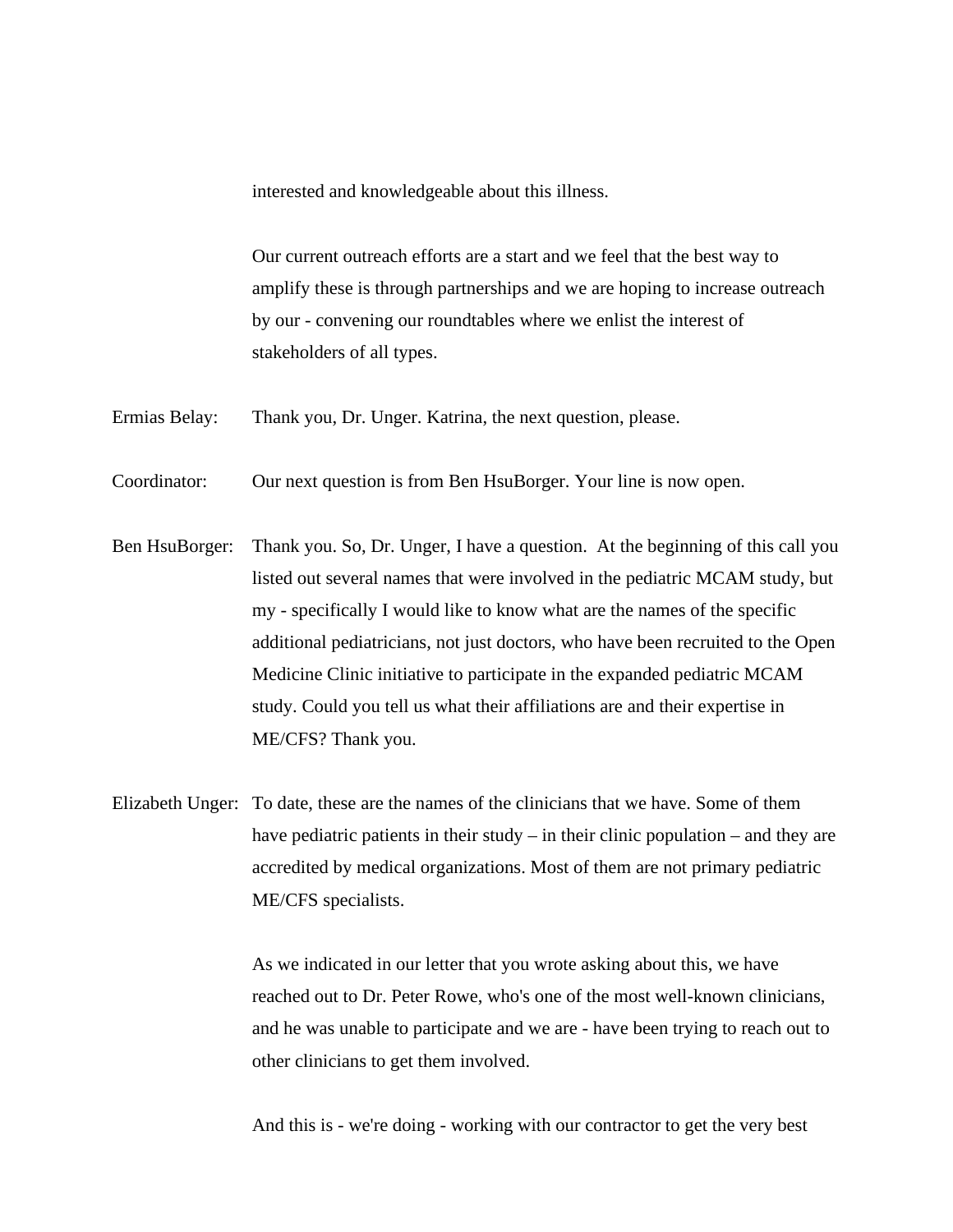clinicians in - that we can.

Ermias Belay: Thank you, Dr. Unger. Katrina, the next question, please.

Coordinator: Our next question comes from (Therese Russo). Your line is now open.

Therese Russo: Hi. This is Therese. My understanding is that CDC's work with the Georgia AAP (Academy of Pediatrics) was a pilot program and that at the closeout of evaluation you would review options for potentially expanding it nationally or to other states. Has a decision been made on whether to expand this pilot?

Ermias Belay: Yes, thank you, Mrs. Russo, for that question.

Therese Russo: Okay.

Ermias Belay: And Dr. Unger will address it.

Elizabeth Unger: Right. You're correct that the pilot project that we had with the Georgia Chapter of the American Academy of Pediatrics was a pilot that ended in September. We were pleased with these initial results and we do hope that we will be able to take a similar approach with national organizations, as well as, perhaps starting with local chapters of other health care providers.

> We do not have this in our specific plan at this time and we're continuing to look for other mechanisms or new contracts to partner with Georgia AAP again, and, as well as, other organizations. So it is definitely a worthwhile program and we are - we have it in our future plans.

Ermias Belay: Thank you. Katrina, the next question, please?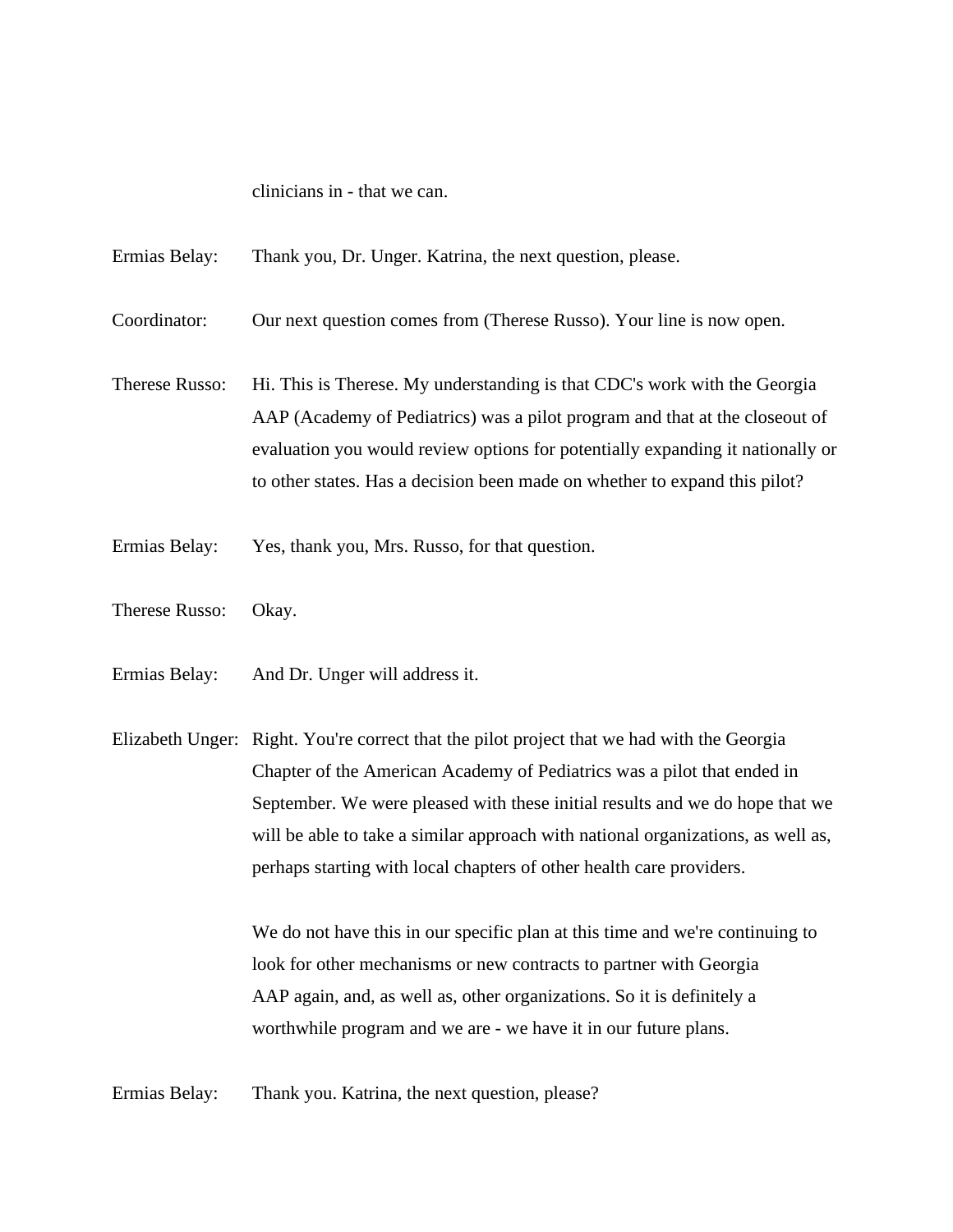## Coordinator: Next question is Arthur Mirin. Your line is now open.

Arthur Mirin: Yes. As you know, preregistering studies provides important information for stakeholders. Have you registered the pediatric MCAM study in clinicaltrials.gov or similar study registry? And if not, why not and what are your plans in that regard? Thank you.

- Elizabeth Unger: Thank you, Dr. Mirin. As a surveillance project, we did not register it in clinicaltrials.gov. So we did not think that was an appropriate listing. I think that is an interesting suggestion though. We could see if some sort of registry would be helpful in increasing interest in the study. Thank you.
- Ermias Belay: Katrina, next question, please.
- Coordinator: Okay. Our next question comes from Michelle Lee. Your line is now open.
- Michelle Lee: Thank you. I just want to raise an overarching problem that I guess that sort of watched the field for over a decade now. It seems to be at the root of virtually every single significant challenge it's facing. It's the point of view of the clinicians, the researchers, the government, the patients, insurance companies, and it really boils down very simply.

So there does not seem to be an effort, an organized effort, a systematic effort, to really get granularity. It is all well and good and certainly necessary that, over the years that, you know, various researchers and efforts of the patient groups and so forth have gotten sort of the bullet point concept of the illness and have tried to at least, you know, deal with the ME/CFS nonsense and all of that.

But, you know, there's a huge chicken or egg problem. If you're getting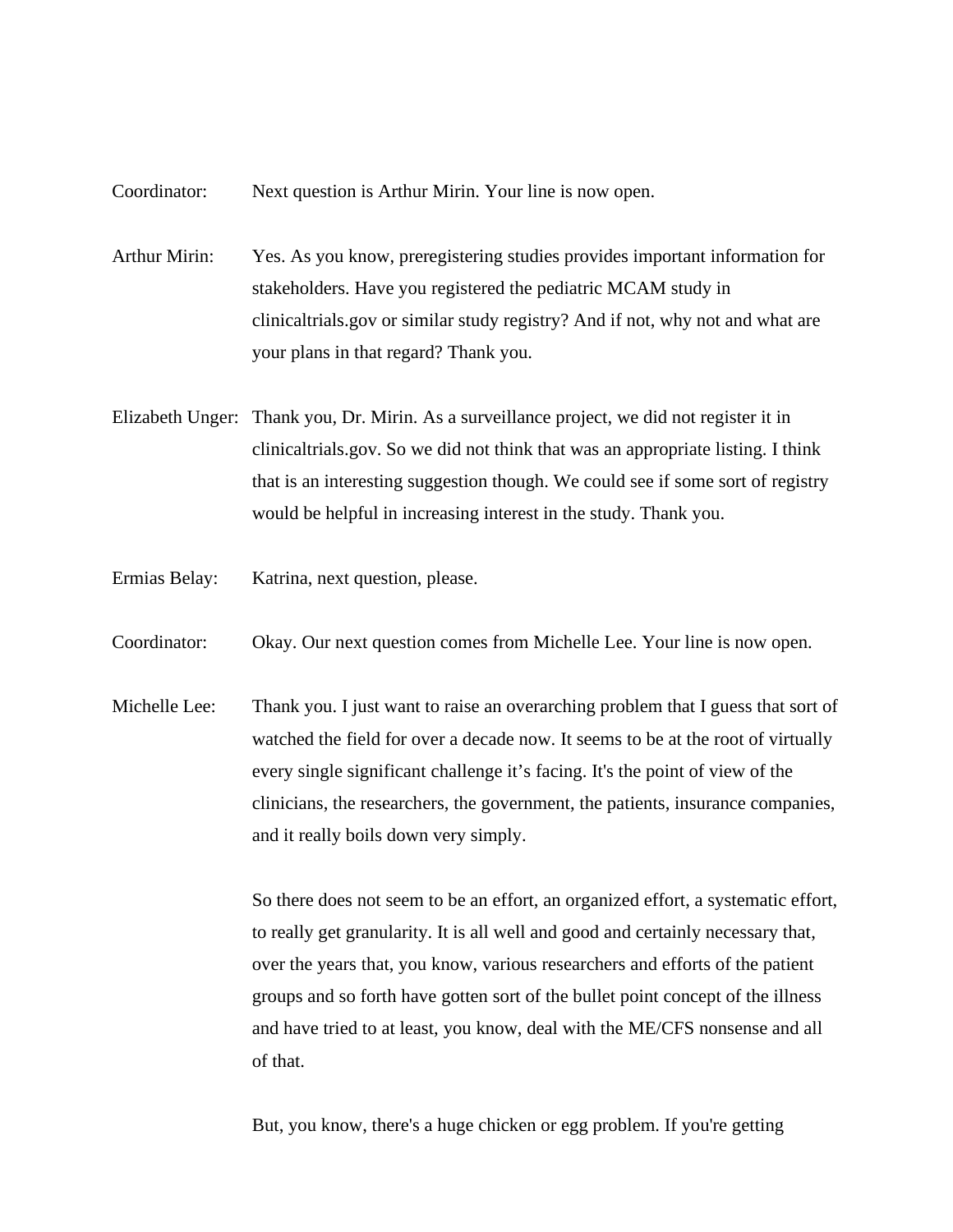enough detail, you know, details about, you know, with what the prodromal stage looks like versus, you know, years in, if you're not getting details about the, you know - obviously, again, basic demographics and so forth, but you're not getting details about this sort of interesting system clusters that pop up here and there in the literature, but aren't being comprehensively, you know, included in the elucidations either in studies or even in the basic stuff that goes out in material.

And it would seem to me that if you're looking at this as a very interesting multi-system, multi-symptom illness that getting that granularity is crucial. You're not - there's never going to be a real understanding of precisely what the mechanisms are or how they interact without getting that.

And I think - and it's something that, I think, could be done relatively inexpensively that it just started - starts getting put out there even in terms of clinician's level, you know, for what kinds of data clinicians and what kinds of questions clinicians ask their patients.

I hope that makes some sense. It was a little rambling, but it seems to me that that getting clarity could be really achieved by a greater effort by getting details, about things besides just fatigue and get that was it viral and that kind of thing, but really getting details. Thank you.

Ermias Belay: Thank you for your comments, Miss Lee.

Elizabeth Unger: Yes, your comments are absolutely correct and it's - I think we have taken a very important step forward in increasing the granularity and that's through the CDC/NINDS Common Data Elements Project. And in this project, we are - we have provided - not we. I mean, the field got together. Experts internationally got together and assembled the best information they could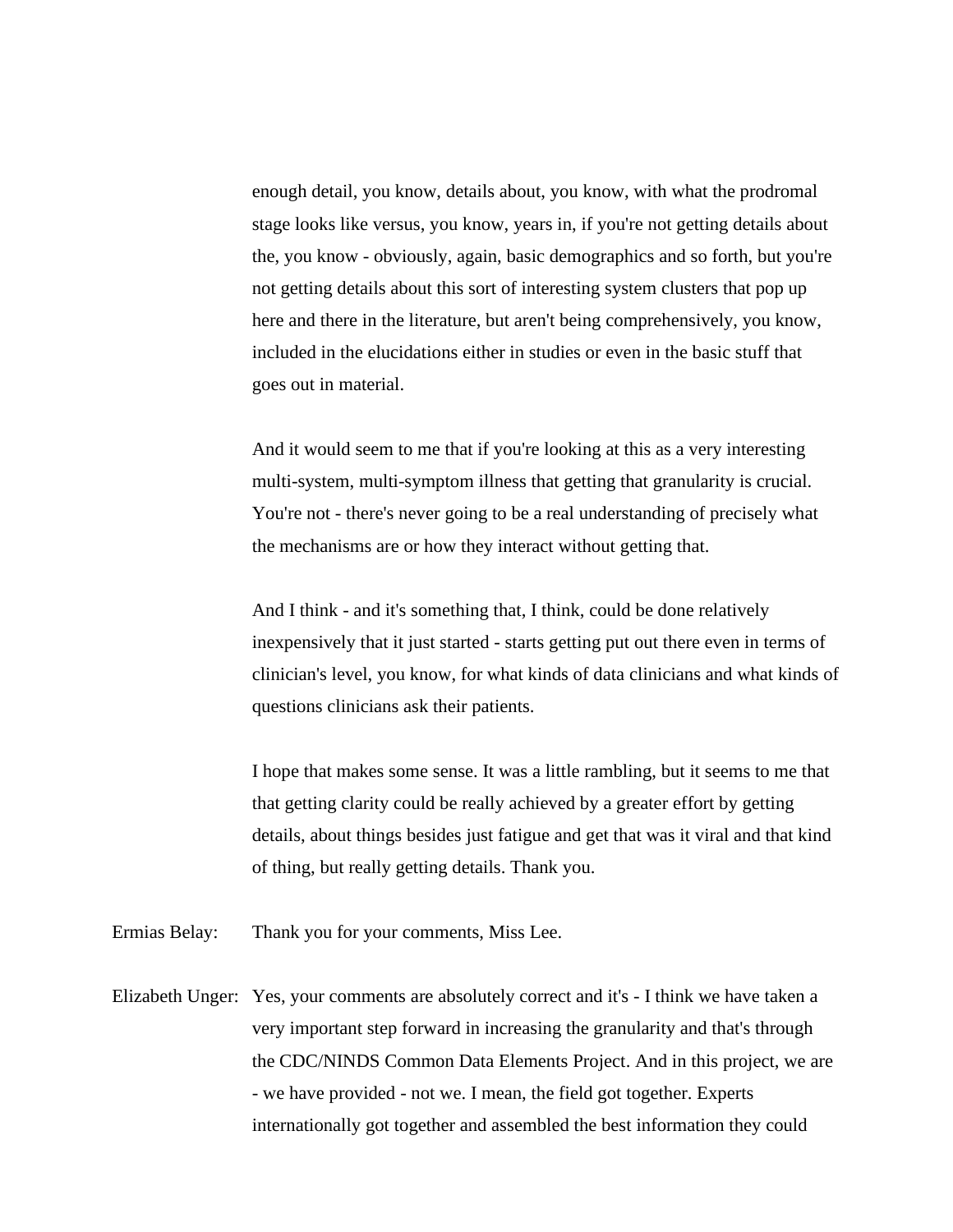about what instruments and approaches are - can be used to measure all facets of patients with ME/CFS.

And we are urging researchers to use this standardized data collection so that the data will be more comparable. And that goes a long way to addressing the heterogeneity of the illness, which is part of what I think you were commenting on, that it's not enough just to meet a case definition. You really need to have a much more refined accounting of all of the things that are going on.

As part of MCAM, we were hoping to end - we're going to be evaluating the instruments that we used in that study and providing - hopefully at the end be able to say this one or two are most helpful for clinicians to use in evaluating their patients.

I'd also point you to the IOM report at the very end. There's a resource for clinicians that one of the appendices provides - a list of suggested questions to probe patients about their illness. That should be very helpful in having helping clinicians identify ME/CFS in their patients.

And then your next - your additional question about details, sort of hinted at the problem that the field has that most patients that are enrolled in studies have been ill five to seven years and, at that point, it's very difficult to make strong conclusions about what might have been the inciting cause and it's also difficult to go back and really dissect and determine what the characteristics of the illness were at the onset.

And so we have been discussing this in our program and have planned - have a plan that we hope will work out where we will start to identify patients earlier on in their illness course and because that's really what's needed in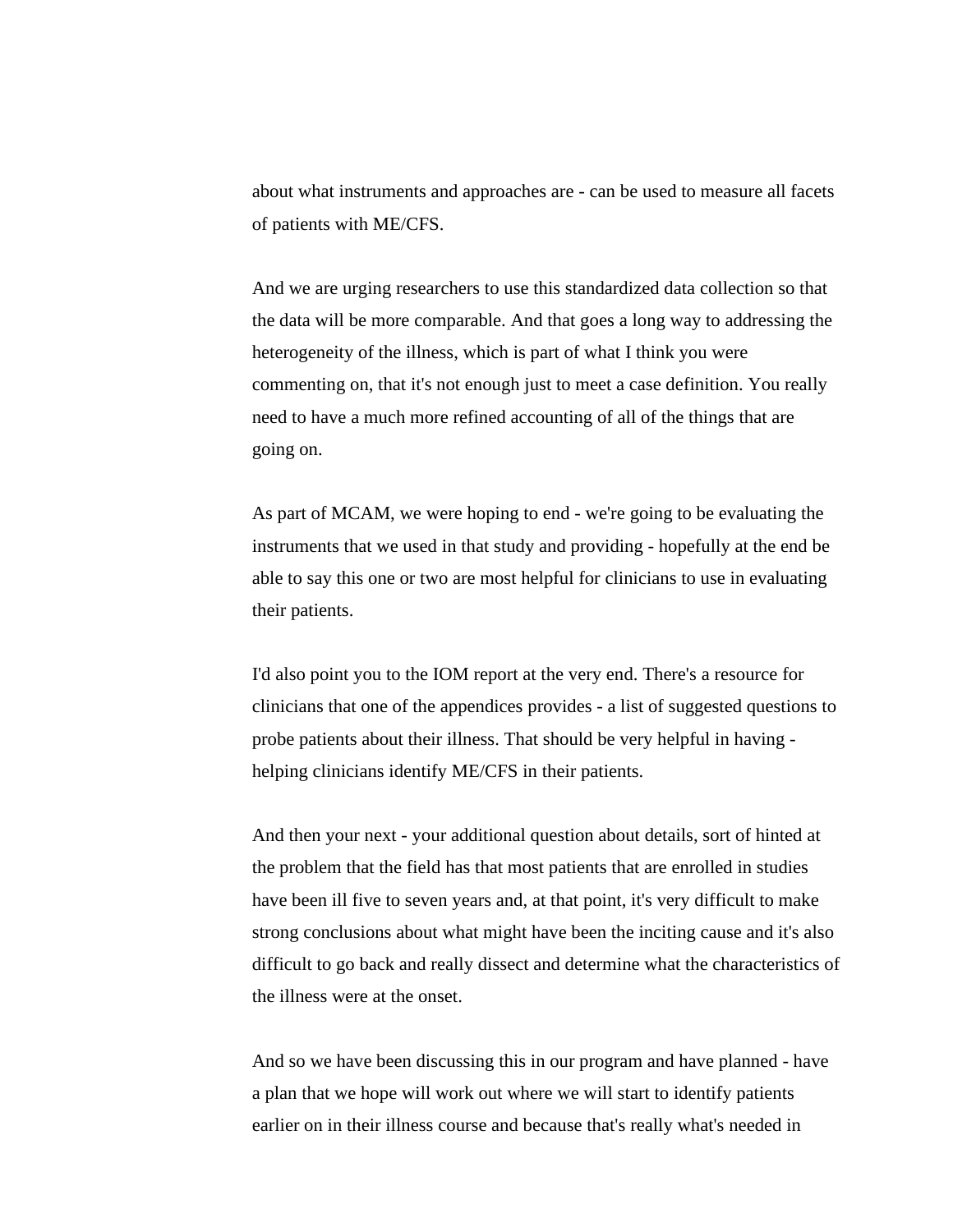order to get at some of these risk factors for illness - risk factors for recovery. Well, that's not a risk. That's a positive factor for recovery.

- Ermias Belay: Right. Predictor.
- Elizabeth Unger: But yes, predictor. Yes, thank you.
- Ermias Belay: Thank you, Dr. Unger. Katrina, the next question, please?
- Coordinator: Yes, Wilhelmina Jenkins, your line is now open.
- Wilhelmina Jenkins: Thank you. Hello, Dr. Unger. I'd like to go back again to talk about the evidence we got from Dr. Jason's recent prevalence study. He found that only 5% of 5- to 17-year-olds with M.E. had been previously diagnosed by their own providers and also, as he found with the adult populations, he found that African-Americans and Latinx young people are represented at a higher rate than the general population.

What I wondered is what communities for the doctors participating in the pediatrics MCAM study serve? Do they serve racial and ethnic minority populations or is there any plan for CDC to reach out to the medical populations that treat Latinx, African-American young people so that they're able to be included in the study?

Using the same methods, we've used all along is not going to get a representative number of African-American and Latinx young people in the study.

Elizabeth Unger: Yes, thank you, Wilhelmina. It's a really important question and concern and we find it striking how many - how few minority patients were enrolled in the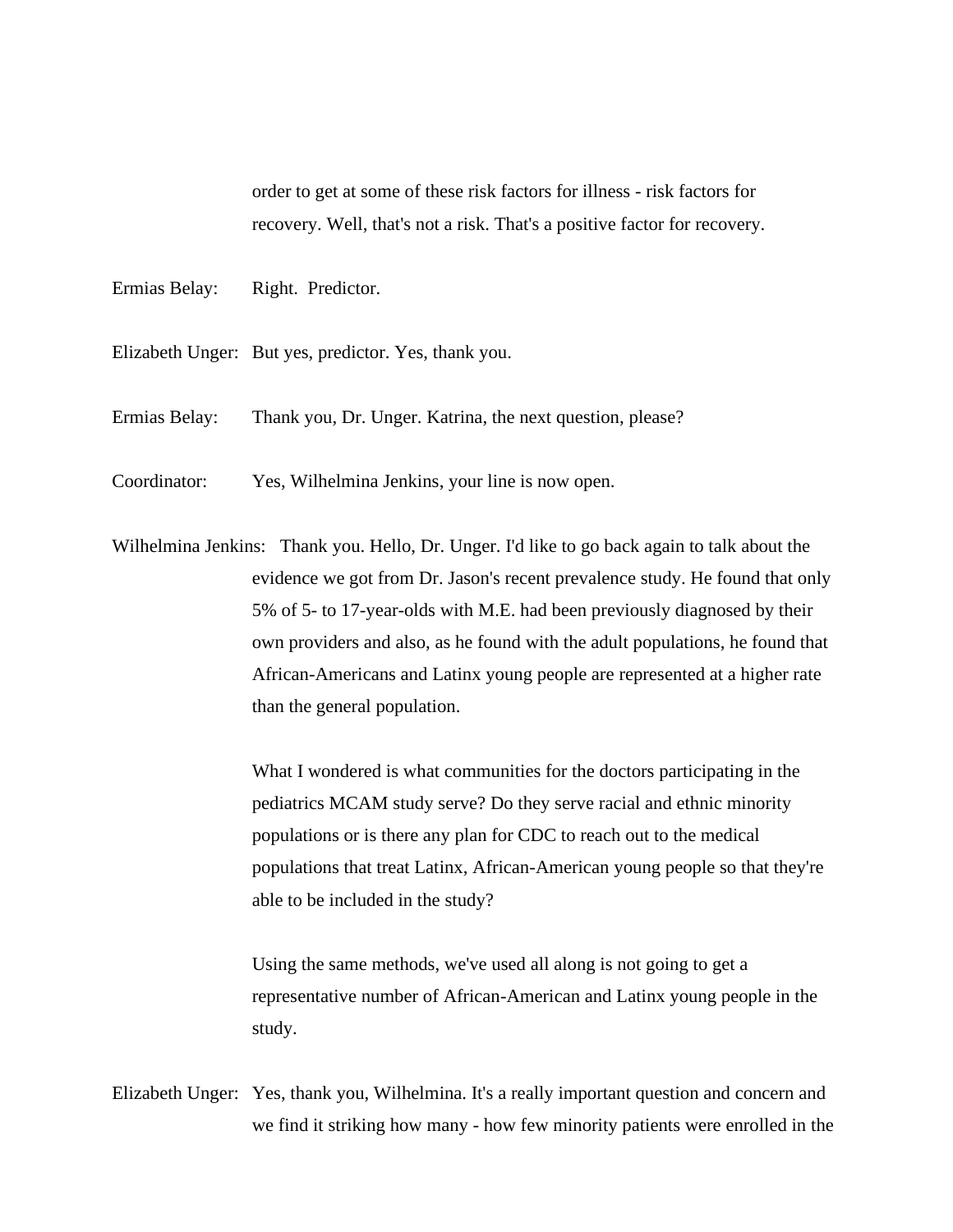- in the seven specialty clinics that participated in MCAM. It's likely that people in the minority communities that have ME/CFS face even larger barriers to health care than the general population with ME/CFS.

And so, we are directing our continuing education activities at health care providers to help reduce the barriers for all and working with the National Behavioral Risk Factor Surveillance Survey and the National Association of School Nurses will broaden ethnic representation in the data that we have.

We have this concern in mind as we plan our future studies. The pediatric MCAM study will face the same problem that the adult MCAM study faced in that these are basically tertiary kinds of clinics and will not be representative of the whole population. We recognize that as a limit of the data that we have. And so we interpret our data with caution. But thank you.

Ermias Belay: Katrina, the next question, please?

Coordinator: It's from (Sandy Martin). Your line is now open.

(Sandy Martin): Thank you very much. You noted when discussing the upcoming Medscape course that Dr. Stephen Gluckman is an author of, I believe, the third module you discussed. In just looking up his article on - I'm sorry. No, I blanked out. Merck Manual. He recommends in his article, CBT (cognitive behavioral therapy) and GET (graded exercise therapy).

> So, I'm just wondering if the CDC is trying to hurt us or help us because if you invited Dr. Gluckman, who recommends CBT and GET for ME/CFS, I just I'm alarmed at CDC's judgment, number one. Number two, that second part, Liz Burlingame asked you - actually, Liz Burlingame reiterated that CDC must publicly disavow GET and CBT. We've been asking for this for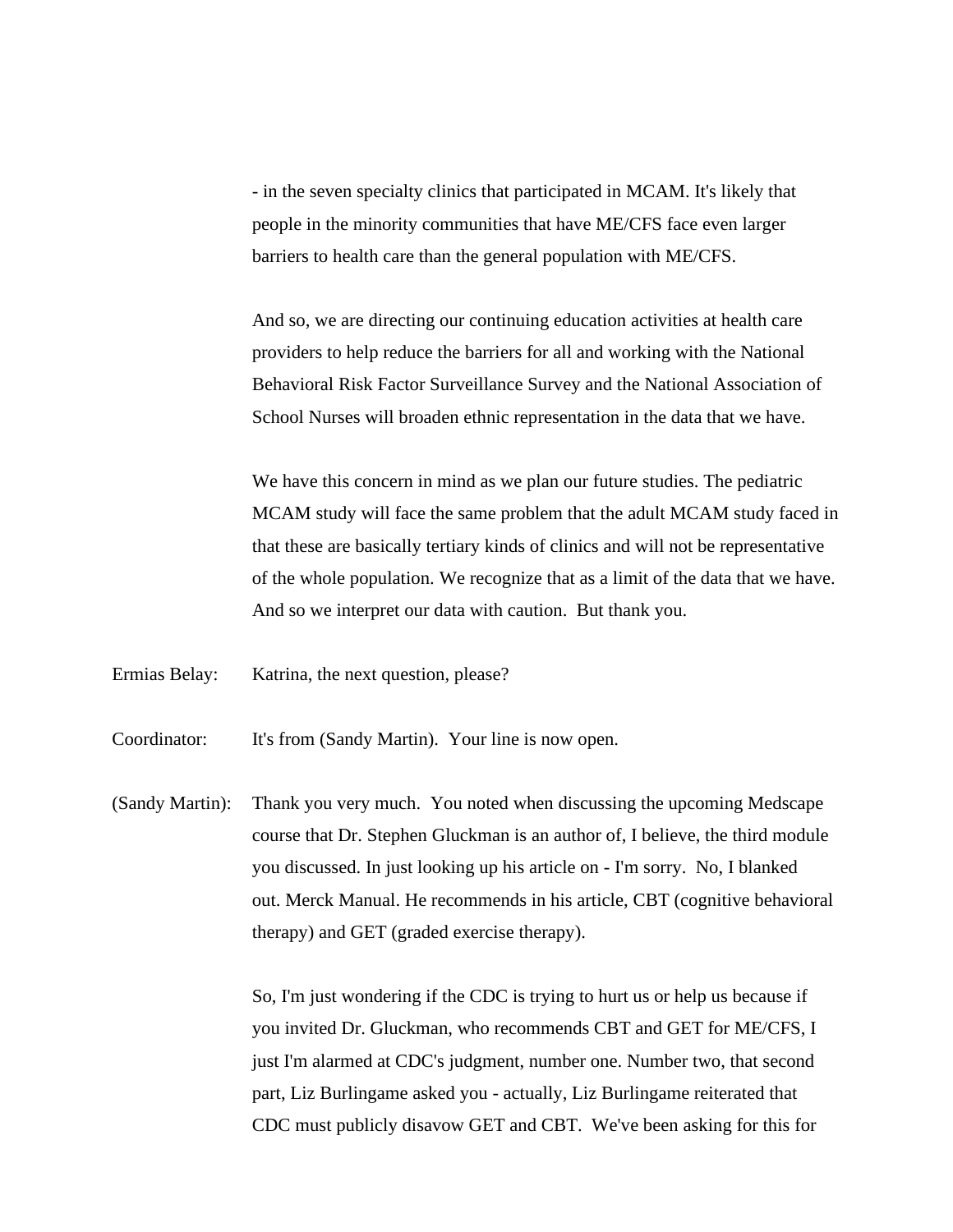years and you've been denying that it needs to happen. You've ignored us. You've pretended that it's unnecessary. You've blamed people for misunderstanding.

This really must happen and you continue to harm us as long as you stonewall on this. So, it just terrifies me what you're doing, what you're refusing to do, hiring Dr. Gluckman. I just really - I think we deserve some answers. Thank you.

Elizabeth Unger: Thank you very much. Appreciate a chance to talk about some of these issues. Dr. Gluckman is representative of the mainstream medical community. He has authored the Up-to-Date section on ME/CFS and is very influential. We felt that the best way to reach the medical community at-large was to work with people like Dr. Gluckman.

> We've had many conversations with him and his Up-to-Date module now reflects cautions about use of options such as CBT and GET. The module that Dr. Gluckman is addressing - is working on - does not address treatment. It just talks about the illness. And finally, CDC did not hire Dr. Gluckman. We are working with Medscape and Medscape suggested him as one potential expert and we accepted his credentials and his experience.

> And the whole question about CBT and GET is very complicated and we have modified our Web page to reflect our position and that is that the - first of all, it's - those words are not understandable anymore. They've been used and abused too many times. Whatever you call these approaches, they are not cures or treatments. They could be management tools in the right setting and we do not refer to GET.

> We are recommending pacing and that is a very careful approach to managing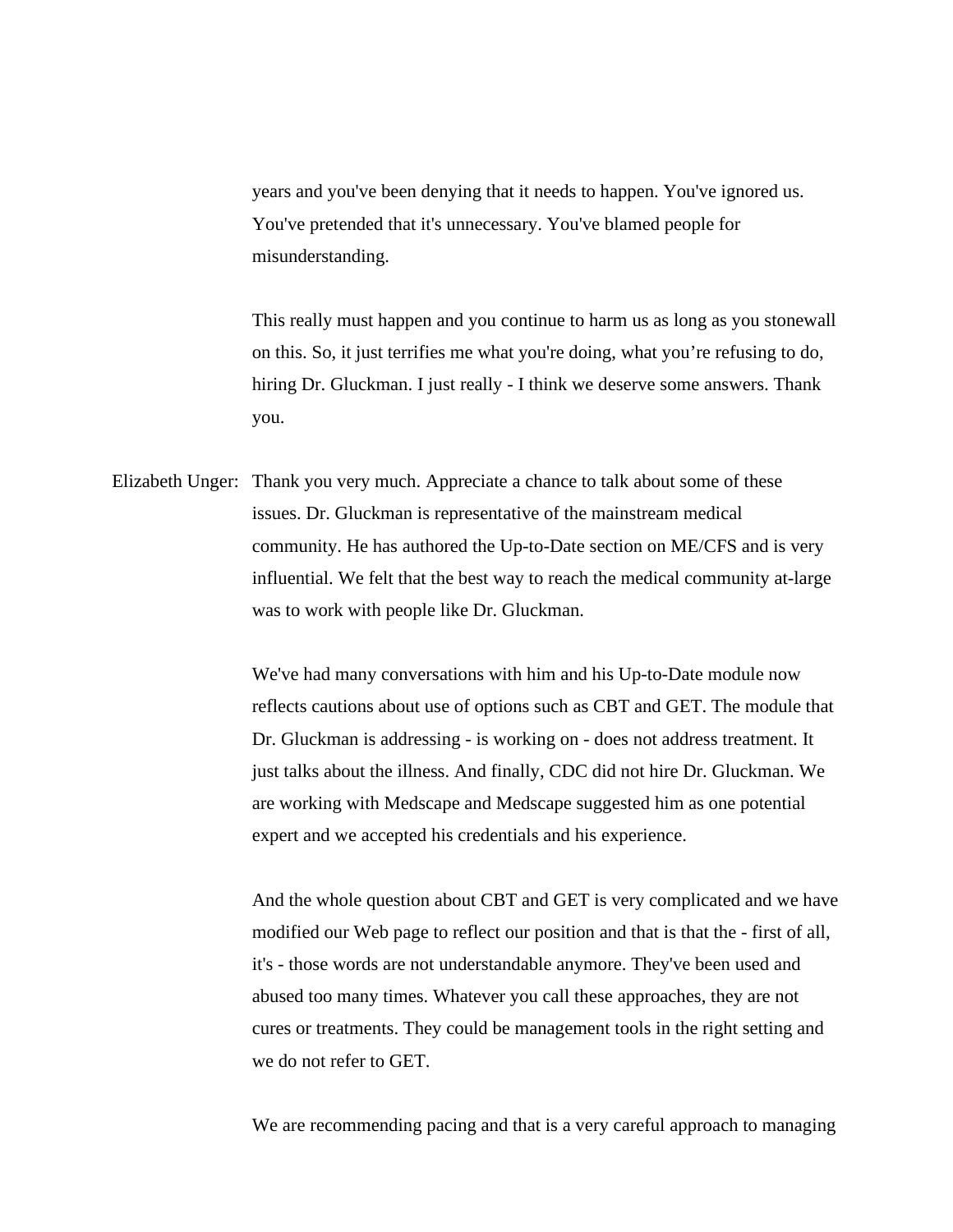activities that reflects the balance that's needed between maintaining an exercise regime as much as possible and avoiding overexertion that will illicit post-exertional malaise. Thank you.

- Ermias Belay: Thank you. Katrina, the next question, please?
- Coordinator: Comes from Cynthia Johnson. Your line is now open.
- Cynthia Johnson: Yes. Thank you very much. I was wondering what the CDC and the international community is doing in terms of the coronavirus and also even the CDC in terms of flu season, in terms of following up to see if there's - you know, where the outbreaks of ME/CFS are because most people, I think, with it had - were post-viral. I know I was over a decade ago and I know there's not a lot of neglect that area.

So I just wanted to see with this - a lot of attention nationally, internationally on the coronavirus, but just what you're doing in general because I think that's where we're missing - the children and a lot of other people - is when the viruses happen that maybe no one following up would happen to the people that got sick. It's very sad when people die, but I have a feeling a lot of people are getting sick that we're maybe missing. So I just kind of wanted to throw that out and see what you guys were doing in that area.

Elizabeth Unger: Yes, thank you for that question and it actually has been a topic that has been discussed. To date, there's no evidence that flu outbreaks are associated with ME/CFS and the problem with trying to link in follow-up studies when people are dealing with an outbreak is that all resources are going to acute measures.

> And CDC is actually discussing what other chronic sequalae there could be of some of these very acute severe illnesses. And so the means to study that are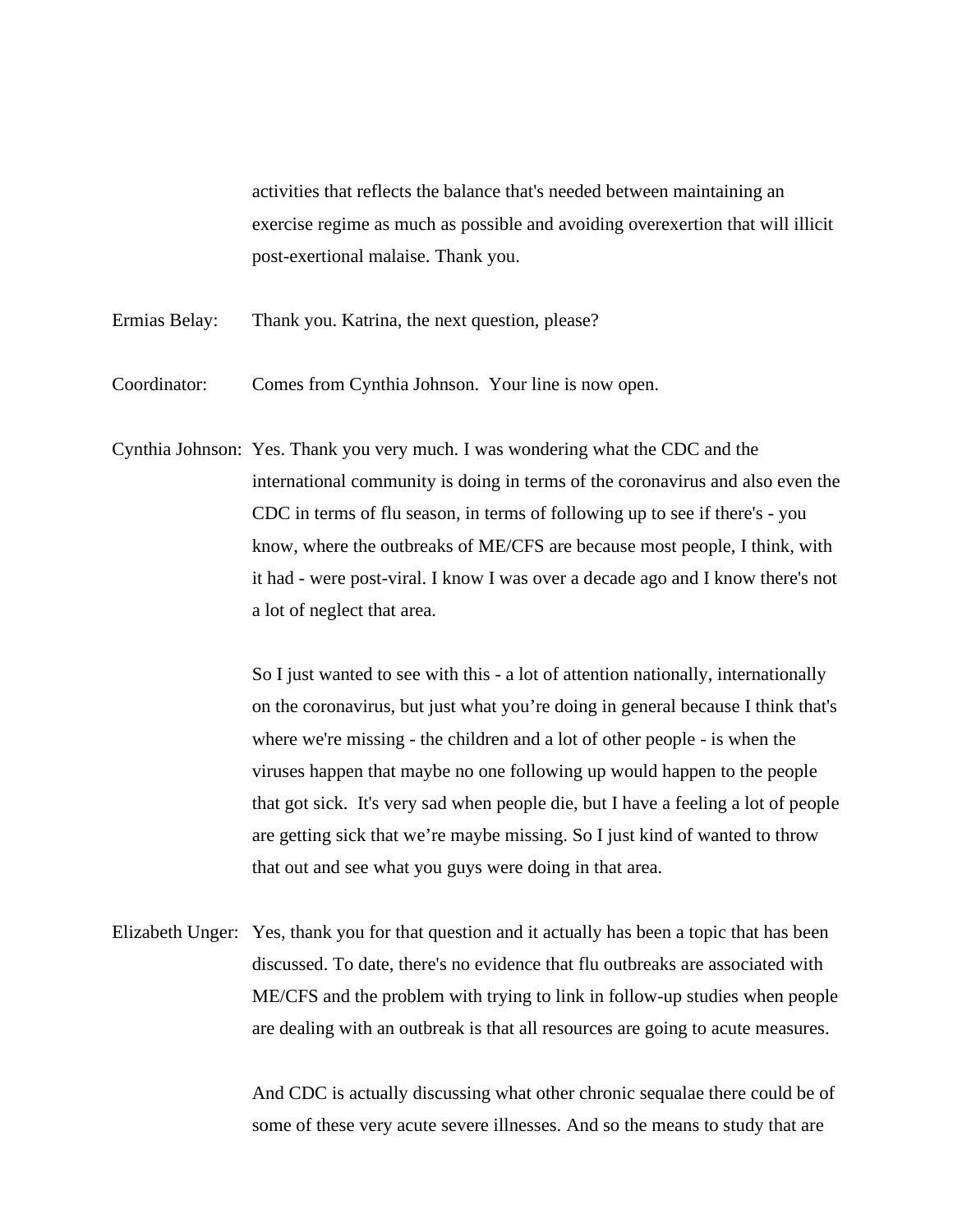very difficult to put in place and they don't exist yet, but it's definitely important to keep in mind. Thank you.

- Ermias Belay: Thank you, Dr. Unger. We are getting close to the end of our call. This will be the final question that we'll be able to take because of the time. Katrina, the next question, please.
- Coordinator: Thank you. And the next question will be from Michelle Carlisle. Your line is now open.
- Michelle Carlisle: Yes. I wanted to just make a few statements. I'm really happy with the pediatric trial that you're doing in Utah and I'm sure that you're all aware the importance of early diagnosis. I could've been diagnosed way sooner. I wouldn't have gotten near as sick. And so, I'm really happy with this trial in Utah.

Also, I'm wondering does the CDC have any plans to get more information about the illness into the press? And if not, if that would be a possibility?

- Elizabeth Unger: Thank you. Maybe I could ask Christine Pearson, our communications person, to address that.
- Christine Pearson:Hi there. This is Christine. So we have made multiple efforts over the last couple of years to submit letters to the editor and other types of communications for the media. And, to be honest with you, with the state of the media and the large number of, you know, big outbreaks and things that have been happening, we've just not been able to, you know, with limited space, they've not been wanting to focus on that. But there are a number of sort of more targeted ways that we are looking into trying to get information out to sort of more targeted groups like - and we'll continue to do that.